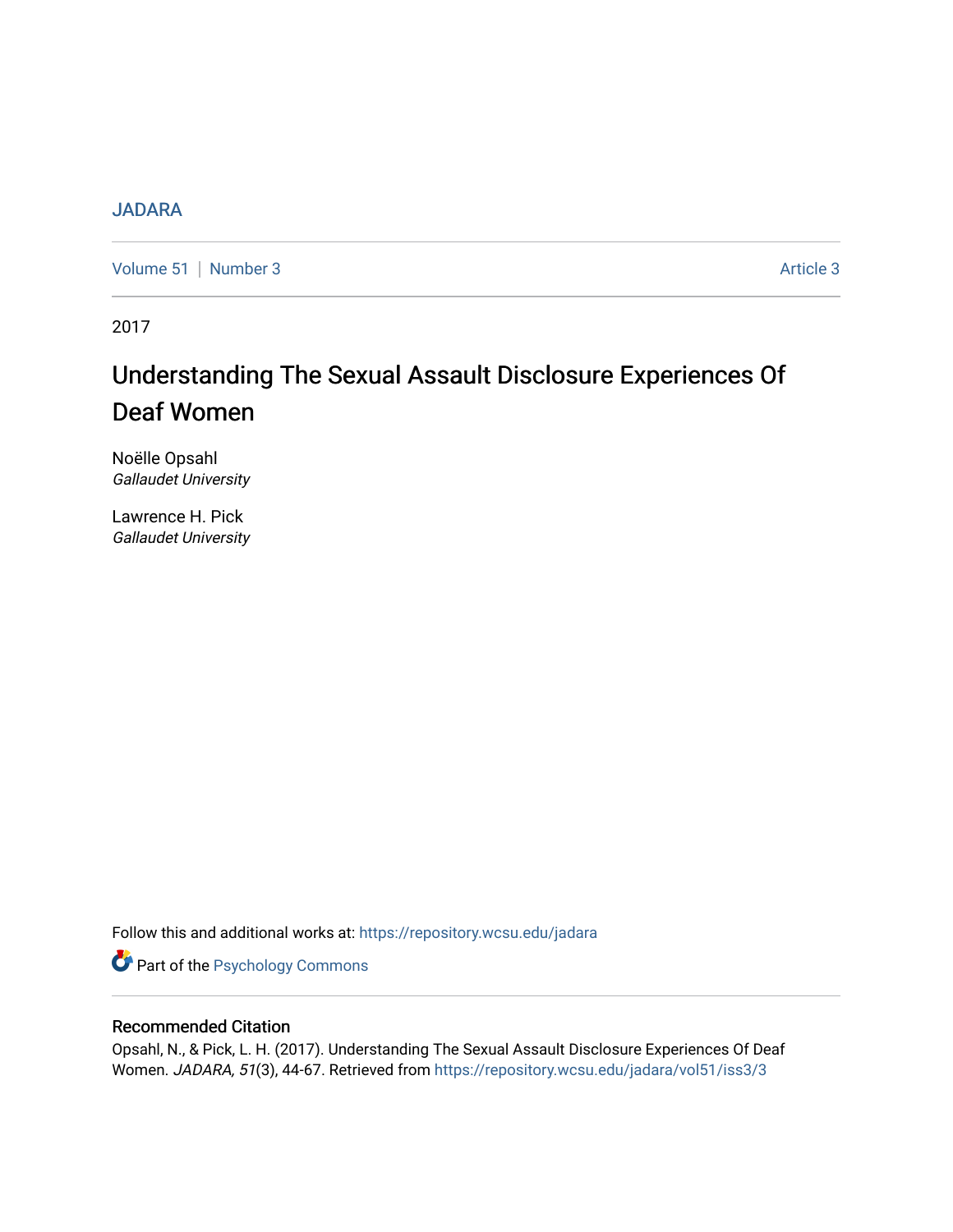# Understanding The Sexual Assault Disclosure Experiences Of Deaf Women

# Cover Page Footnote

AUTHOR'S NOTE: The authors would like to thank Erica Wilkins for her assistance with linguistic and cultural consultation. FUNDING: This study was supported by a grant from the Small Research Grants Program, Gallaudet University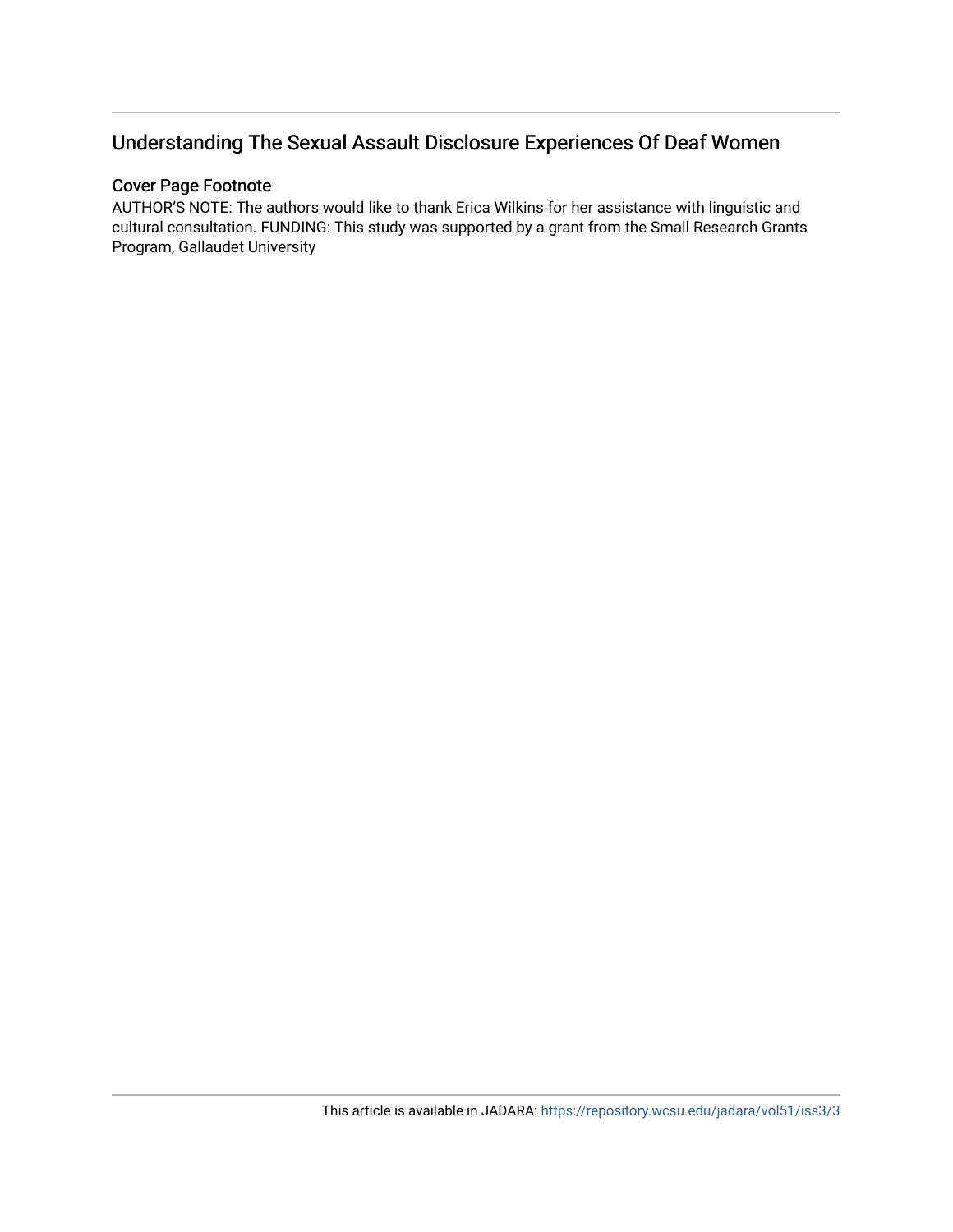#### **Introduction**

There is no one right way to disclose sexual assault or to respond to a survivor of sexual assault, as it is an extremely complex interaction. Rape or sexual assault is defined as "any completed or attempted unwanted vaginal (for women), oral, anal penetration through the use of physical force or threats to physically harm and includes times when the victim was drunk, high, drugged, or passed out and unable to consent" (Black et al., 2011, p. 17). According to this definition, rape is categorized into three types: completed forced penetration, attempted forced penetration, and completed alcohol or drug facilitated penetration. It is important to note that individual state laws define and penalize sex crimes are differently (Cook, Gidycz, Koss, & Murphy, 2011; Kilpatrick, 2004; RAINN, 2016). Some legal definitions include force in addition to verbal coercion (Kilpatrick, 2004). The National Intimate Partner and Sexual Violence Survey (Black et al., 2011) reported that in the hearing community, approximately one in five women (Black, 22%; non-Hispanic White, 18.8%; and Hispanic, 14.6%) had been raped in their lifetime, and that an estimated 13% of these women also experienced sexual coercion at some point in their lives.

In comparison, very little is known regarding the assault experiences of Deaf women. Preliminary research indicates that Deaf women experience higher rates of lifetime sexual assault compared to their hearing counterparts (Anderson & Leigh, 2011; Barnett et al., 2011; Elliott Smith & Pick, 2015; Smith, 2008; Urquiza & Goodlin-Jones, 1994). Much of the research detailing sexual assault in the Deaf population has focused on intimate partner violence (IPV) and has found that Deaf women are two to four times more likely than hearing women to experience forced sex in their lifetime (Pollard, Sutter, & Cerullli, 2013). One study sought to identify health disparities between individuals under the age of 65 in local deaf and hearing communities in Rochester, NY (Barnett et al., 2011). In this American Sign Language (ASL)-accessible health survey, an estimated 20.8% of 308 deaf signers were "forced to have sex" in their lifetime versus 5.8% of their hearing counterparts. By comparison, in a college sample of Deaf women, Elliott Smith and Pick (2015) found that 69% percent experienced at least one type of sexual assault during her life.

Even with these statistics, it is impossible to know exactly how many hearing and Deaf women have been raped in the United States because those types of disclosures are rare*.* Additionally, little is known about Deaf women's disclosure trends or how they cope subsequent to sharing their stories (Anderson & Leigh, 2011; Elliott Smith, 2015; Smith, 2008; Urquiza & Goodlin-Jones, 1994).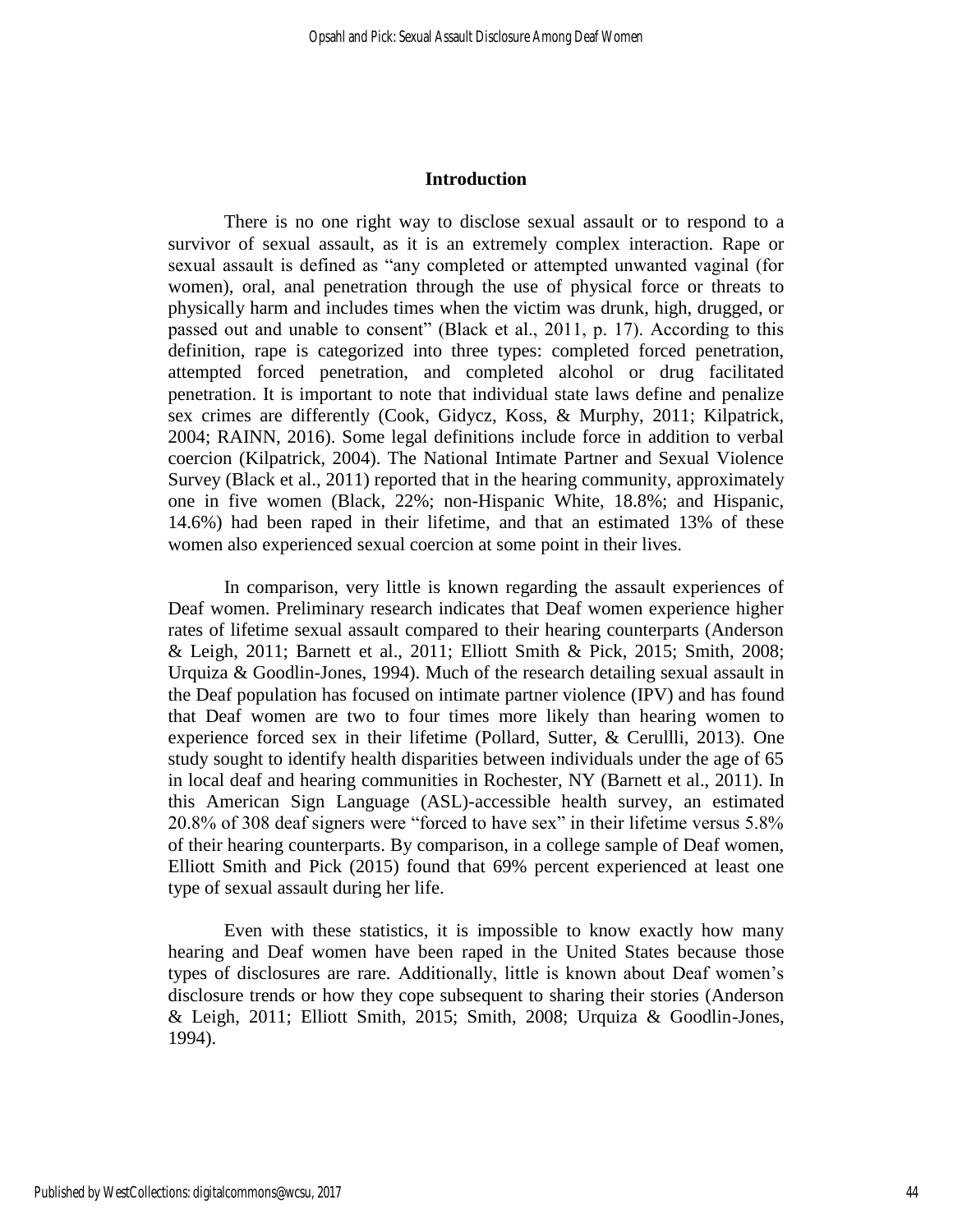#### **Sexual Assault Disclosure Among Hearing Women**

The general hearing population recognizes that sexual assault may have devastating effects on survivors' mental and physical health (Ullman, 2010). Many, but not all, hearing survivors experience fear, depression, anxiety, posttraumatic stress, decreased self-esteem, sleep problems, suicidal and self-harm behaviors, trust issues, and fear of intimacy (Elliott, Mok, & Briere, 2004; Tjaden & Thoennes, 2006).

However, hearing survivors do not universally agree on descriptions of positive and negative reactions to one's disclosure of sexual assault (Campbell, Ahrens, Sefl, Wasco, & Barnes, 2001; Ullman, 2010). The impact of a social reaction varies according to the support provider and the expectations survivors have for them (Ullman, 1996a). Informal support (e.g., friends, family members) and formal support (e.g., advocates, mental health providers) give a variety of reactions to survivors following a disclosure. Yet the issue may not be whether or not a reaction itself is positive or negative, but rather, whether the survivor perceives the reaction as positive, helpful, and supportive, or as negative and hurtful.

Recovery is also dependent on how support is perceived by the survivor, not the type of support that is given. The literature indicates a common belief that positive perceived reactions are healing and negative reactions are detrimental to survivors' health. Some research suggests social support is related to better health outcomes in survivors' recovery process (Coker et al., 2002; Orbuch, Harvey, Davis, & Merbach, 1994; Ullman, 1996a). One study, however, showed perceived negative reactions as often extremely injurious, while positive reactions were negligible to a survivor's recovery and psychological symptoms (Campbell et al., 2001). Accordingly, the perception of negative reactions have a more powerful impact on women's recovery through exacerbating psychological symptoms than perceived positive reactions have on aiding women's recovery (Ullman, 2010).

It is easily understood, in a society that "perpetuates the phenomenon of violence against women" (Deming, Covan, Swan, & Billings, 2013, p. 466), the reasons why many individuals may not disclose sexual assault experiences or if they do disclose an experience, why their perceptions of others' reactions vary. We can begin to understand this phenomenon through the lens of cultural norms and beliefs, such as rape myths. Many survivors are blamed for their sexual assault, which has led researchers to turn towards investigating American society's attitudes and beliefs about rape (Buchwald, Fletcher, & Roth, 2005; Campbell, 1998; DuMont, Miller, & Myhr, 2003).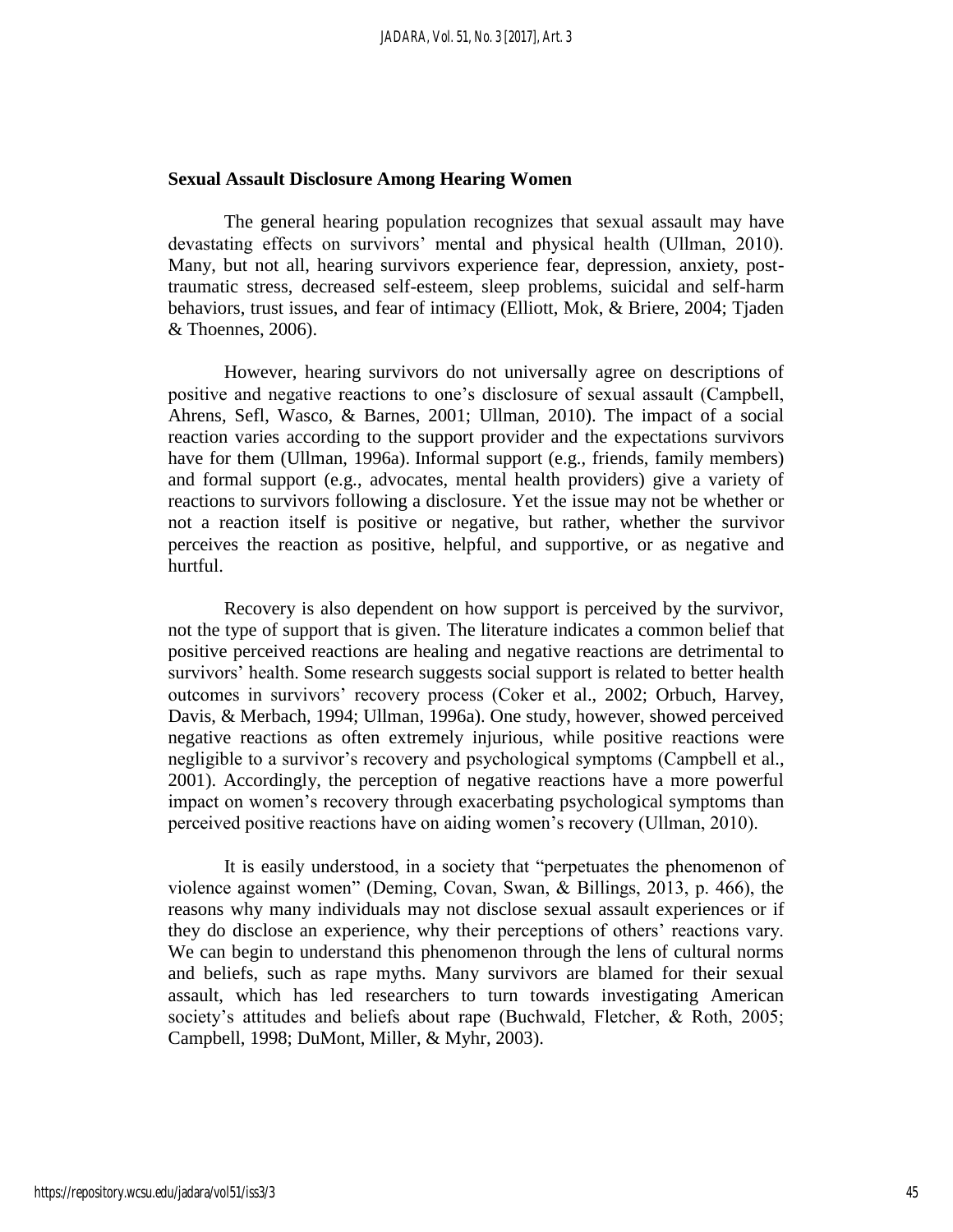American society is fueled by *rape culture*, a term used in much of the United States to describe the condoning and holding women responsible for being raped (Suarez & Gadalla, 2010). Rape myths often excuse rapists and perpetuate the failure of society to sufficiently support survivors after their assault (Buchwald, Fletcher, & Roth, 2005). A recent meta-analysis of 37 published studies revealed that men typically display higher rape myth acceptance than women, which is strongly correlated with hostile attitudes and behaviors toward women (Suarez & Gadallla, 2010).

Society frequently condones rape through victim blaming, denying the legitimacy of survivors' experiences, silencing stories about rape in large organizations (such as within higher education, the government, and religious sects), and reserving the pursuit of criminal action for actual rape situations. For example, victim blaming may be overt or implicit. Overtly blaming the survivor implies or outright states, for example, "It's your fault," whereas implicit blaming often takes the form of questions about a person's behavior, such as drinking or wearing revealing clothing, and inherently labeling that as a cause of the sexual assault. Blaming reactions are commonly called *secondary victimization* (Campbell & Raja, 1999; Ullman, 2010). Secondary victimization by the criminal justice, medical, and mental health systems is a major barrier affecting the ability to help survivors (Ullman & Townsend, 2007).

It is also common for survivors to experience self-blame after a sexual assault, which is typically associated with other's reactions to their disclosure (Ullman & Najdowski, 2011). Survivors' self-blame is sometimes reinforced after perceiving a support provider's reaction as negative (Major, Zubek, Cooper, Cozzarelli, & Richards, 1997). Self-blame has been related to increased psychological suffering and greater risk of revictimization (Breitenbecher, 2006; Miller, Markman, & Handley, 2007).

Additionally, criminal conviction rates are often significant deterrents to reporting rape (Ullman, 2010). A national survey (Kilpatrick, Resnick, Ruggiero, Conoscenti, & McCauley, 2007) of the general population and college students regarding women's decisions not to disclose forcible rape and incapacitated/drugfacilitated rape found four explanations: not wanting family or other people to know about the assault, a lack of proof, fear of reprisal by the assailant or others, and fear of being treated poorly by police, lawyers, or the criminal justice system.

Lastly, if survivors do not label an assault as rape, they are significantly less likely to disclose (Littleton, Axsom, Breitkopf, & Berenson, 2006; Starzynski, Ullman, Filipas, & Townsend, 2005). In fact, many hearing survivors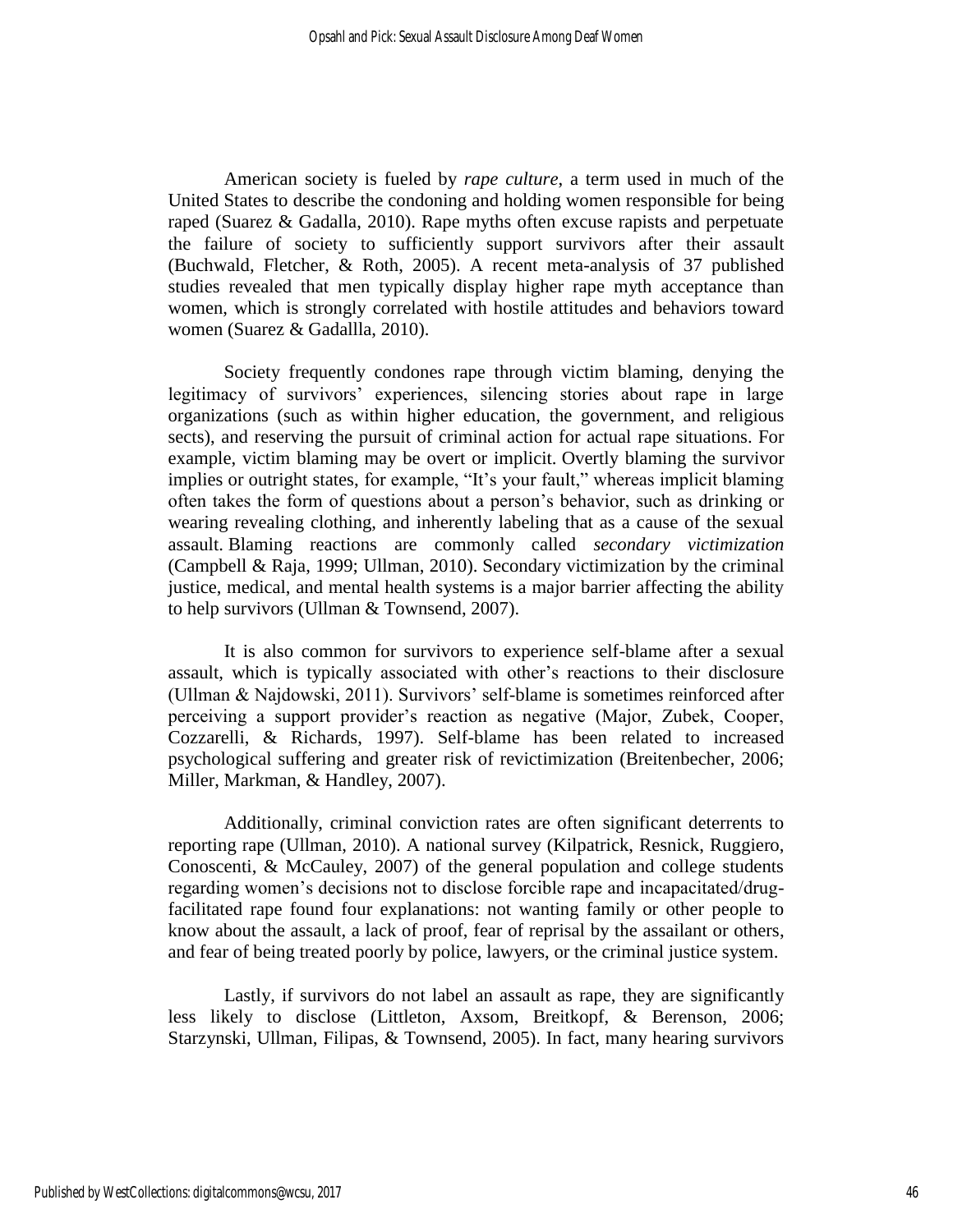do not label or acknowledge their experience as rape or victimization (Bondurant, 2001; Fisher, Daigle, Cullen, & Turner, 2003; Littleton, et al., 2006). It is estimated that between one-third and three-quarters of survivors who experienced an assault meeting the legal definition of rape did not define it as rape (Fisher et al., 2003). Instead, these individuals may perceive their experiences as miscommunication during sex, seduction, bad sex, or instances where they are unsure how to label this experience (Littleton et al., 2006; Littleton, Breitkopf, & Berenson, 2008). This suggests that women who do not acknowledge an assault are less likely to disclose the event.

#### **Sexual Assault Disclosure Among Deaf Women**

By comparison, little is known about the disclosure experiences among Deaf women. Elliott Smith (2012) examined disclosure among 70 Deaf female undergraduate sexual assault survivors, and 44% reported experiencing one kind of assault (e.g., coerced sex, sex while too inebriated to consent, and forced sex), while 37% reported experiencing two different kinds of assault. Overall, 60.7% of these assaults were disclosed to formal and informal support providers at some point.

Elliot Smith (2015) later surveyed 75 Deaf women across the U.S. about their sexual assault experiences and found that of 216 assaults, 104 were disclosed (48.14%). Support sources included informal (58.13%) and formal (41.87%) individuals and/or agencies. It is interesting to note that more participants disclosed to Deaf support sources (66%) than hearing (26%) or hard of hearing (8%) sources. For participants who did not disclose, they offered reasons such as "didn't want anyone to know," "afraid to tell," and "did not matter enough to tell anyone" (Elliot Smith, 2015, p. 108). No participants selected, "I could not tell anyone because of communication issues." (Elliot Smith, 2015, p.108).

Furthermore, Deaf women may be less likely than hearing women to label an incident of sexual assault in a romantic relationship as rape or abuse, potentially affecting the number of disclosures (Anderson & Kobek Pezzarossi, 2011). Anderson and Kobek Pezarossi's 2011 study found that 56.7% of Deaf female participants experienced sexual coercion within relationships, but most said it was not abuse (78.2%). Only 7.3% acknowledged that sexual coercion was abuse and 14.5% said it might have been abuse. In a college-aged sample, participants were asked to identify if they would label specific assault situations (e.g., "Do you think using force to make someone have sex is rape?") as rape (Elliott Smith & Pick, 2015, p. 74). Seventy percent of the scenarios were not labeled by the participants as rape. Survivors were then asked if they considered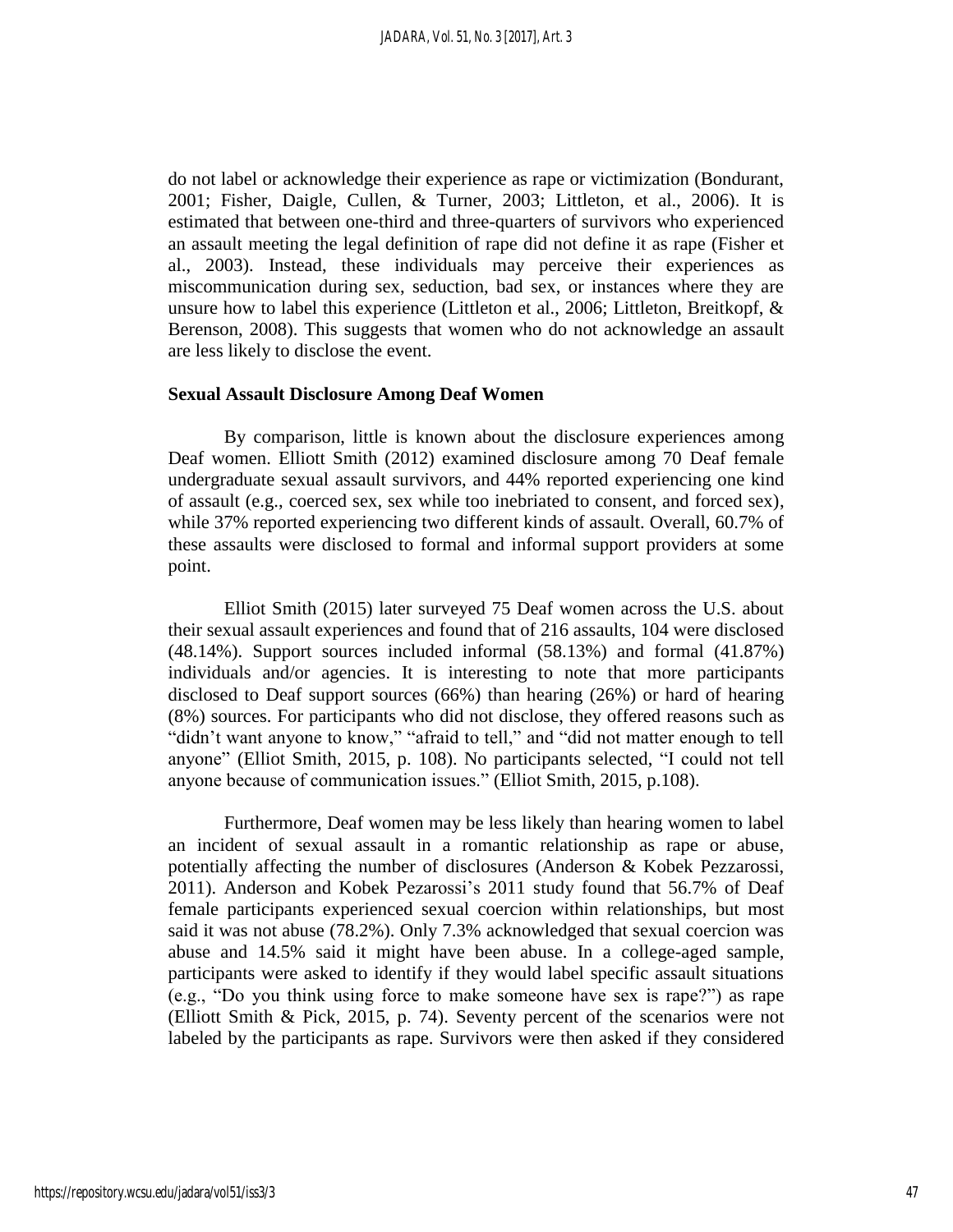their own assaults as rape, and 43% of the assaults were labeled as rape, 43% as not rape, and 14% as maybe rape (Elliott Smith & Pick, 2015).

An additional factor is that Deaf survivors are often revictimized when seeking help, potentially impeding disclosure (Smith & Hope, 2015). For example, they may face language barriers, their credibility as Deaf individuals may be questioned, and services and systems responding to sexual violence in the general hearing community are typically not equipped to meet the unique needs of Deaf women or individuals communicating primarily via ASL (Elliott, 2015; Smith & Hope, 2015). Deaf sexual assault survivors typically experience extreme isolation and often lack accessible options in seeking help. They also may deal with issues given the small and intimate nature of the Deaf community (Elliott, 2015; Obinna, Krueger, Osterbaan, Sadusky, & DeVoire, 2006).

#### **Rationale and Research Design**

The authors of this study believe that sexual assault survivors in the Deaf community, especially in geographical areas where resources are lacking or where the Deaf population is sparse, may find it difficult, to access qualified professionals for disclosure and related support. It is necessary to better understand the experiences of sexual assault survivors in the Deaf community in order to develop relevant resources. This study examined the issues of sexual assault disclosure in the Deaf female population using a qualitative approach.

The study followed the transformative paradigm for qualitative research (Mertens, 2010). The researchers' core values prioritized promoting human rights and social justice, adopted for this study because it strove to define social reality from the participants' perspectives as opposed to only those of the researchers. Thus, the process and related findings sought to create a more equal playing field between the researchers' questions and the participants' experiences (Mertens, 2010).

The transformative paradigm adheres to the assumption that a critical review of each reality is necessary before accepting one's views of "real" (Mertens, 2010). Another aspect of this paradigm relates to the understanding of how knowledge is created by relating to and learning from people. It also values the creation of an interactive relationship in which culture is carefully considered. Positions of power may inevitably exist between researcher and participant, but being aware of these roles and learning how to mitigate these positions so that participants are treated with the respect they deserve is crucial and feasible.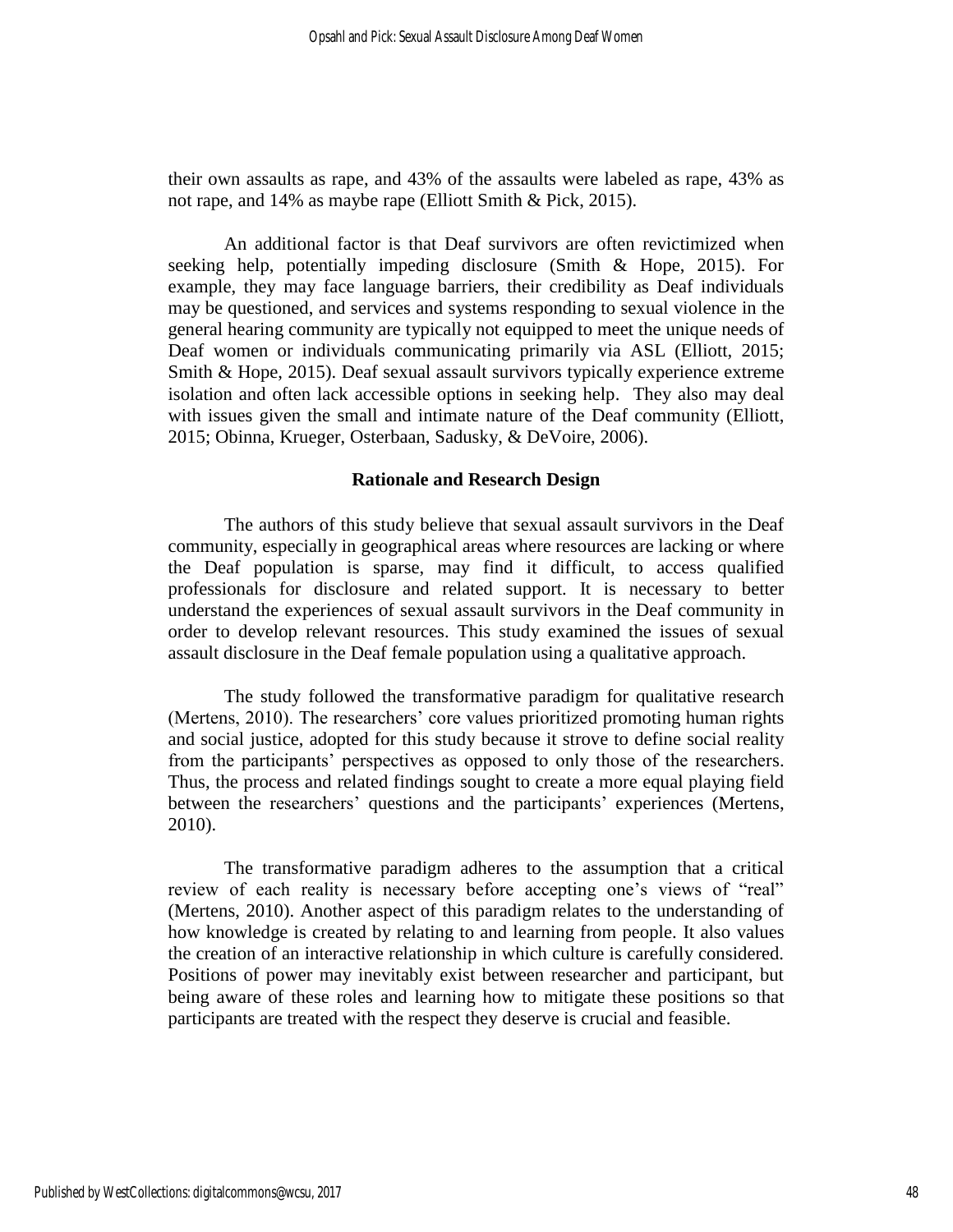## **Participants**

Deaf women over the age of 18 years were recruited to participate in the study if they had experienced sexual assault as an adult and disclosed to at least two people. A convenience sample was employed due to the sensitive nature of the study. Fourteen women were screened using a brief questionnaire focusing on gender identification, hearing identity, and age. Questions also focused on their highest level of education, ethnicity, when they had experienced a sexual assault, and disclosure to another individual. Three met the study's inclusion criteria. Two women were graduate students in their 20s, and one was a former graduate student in her 30s. All three culturally Deaf survivors were Caucasian and grew up in the United States. Two survivors had Deaf families that communicated in ASL. The third survivor was the only Deaf member of her family and used spoken English to communicate with her family.

#### **Procedures**

With Gallaudet University Institutional Review Board approval, all survivors consented to having their interviews recorded on video to ensure data collection accuracy. Each semi-structured interview consisted of 24 questions focusing on the identity of support providers, number of disclosure experiences, helpfulness of disclosure, disclosure reactions, and modifications to disclosure based on support provider reactions. Interviews were held in a private room and lasted approximately one hour. At the end of the interview, each survivor was given a list of mental health professionals and sexual assault agencies working with deaf individuals if they wished to speak to someone directly as a result of participating in this study. All survivors were compensated \$15 per hour for their time.

Each videotaped interview was translated from ASL to English and transcribed by the primary researcher, a hearing fluent signer with 10 years of experience working with Deaf children and adults. The transcriptions were entered in hyperRESEARCH (Researchware, Inc., 2015). A Deaf female graduate student, a native ASL signer with training in psychological research, served as a peer debriefer. She reviewed each video recording and transcript to ensure proper language translation and analysis, although she was not familiar with any of the survivors.

Transcribed responses to interview questions were analyzed by assigning codes and using categorizing processes that focused on both inductive and deductive approaches (Miles, Huberman, & Saldaña, 2014). Codes were initially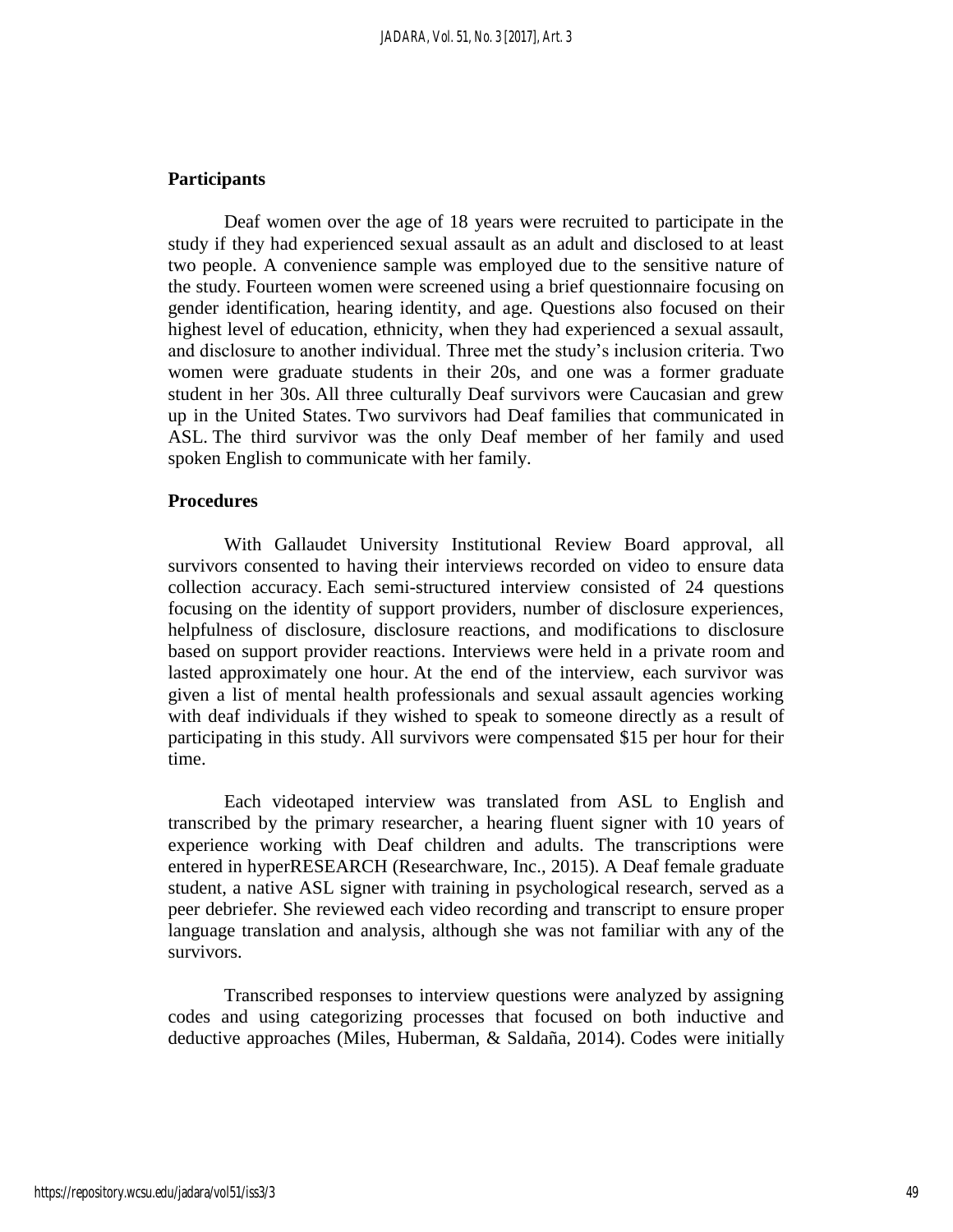created by organizing the participants' responses into themes that were then further reduced by the researcher and peer debriefer after carefully comparing and discussing differences.

#### **Results**

Results are presented in the themes derived from the interviews and assigned codes. The following themes are discussed: identity of support providers, survivors' reasons for disclosing, social reactions (i.e., revictimization responses, power dynamics, helpful/positive reactions, hurtful/negative reactions, expected reactions), resilience and growth, and Deaf community issues. Relevant quotes are used to illustrate each theme. Given the fact that the Deaf community is small and survivors might be identifiable based on the content of their language, the following quotes are not linked to specific individuals.

#### **Identity of Support Providers**

All three survivors first disclosed their experiences to friends as informal support providers. Following the initial disclosure, the survivors told a variety of other informal support providers including friends, romantic partners, family members, roommates, and a perpetrator's sister-in-law. Formal support providers were also recipients of disclosure following the initial report to friends and included therapists, police officers, advocates, ASL interpreters, and professors. Two survivors disclosed to only individuals in the Deaf community. Only one survivor shared her experience with both Deaf community members and someone outside of the Deaf community.

#### **Survivors' Reasons for Disclosing**

The survivors described various reasons for disclosing the sexual assault, with three primary reasons: to receive emotional support, to protect others, and to obtain tangible assistance. These reasons were categorized under *help-seeking behavior*. All three survivors disclosed as a means of seeking emotional support from others. For example, one survivor stated, "I needed someone to talk to. I needed someone to validate my feelings. She was the closest. She knew me in and out. She knew my good, my bad side, everything."

Two survivors disclosed to protect others from a sexual assault by the same assailant. One survivor's sister was raped by the same perpetrator who raped her, and the survivor informed her mother: "I disclosed to my mom because my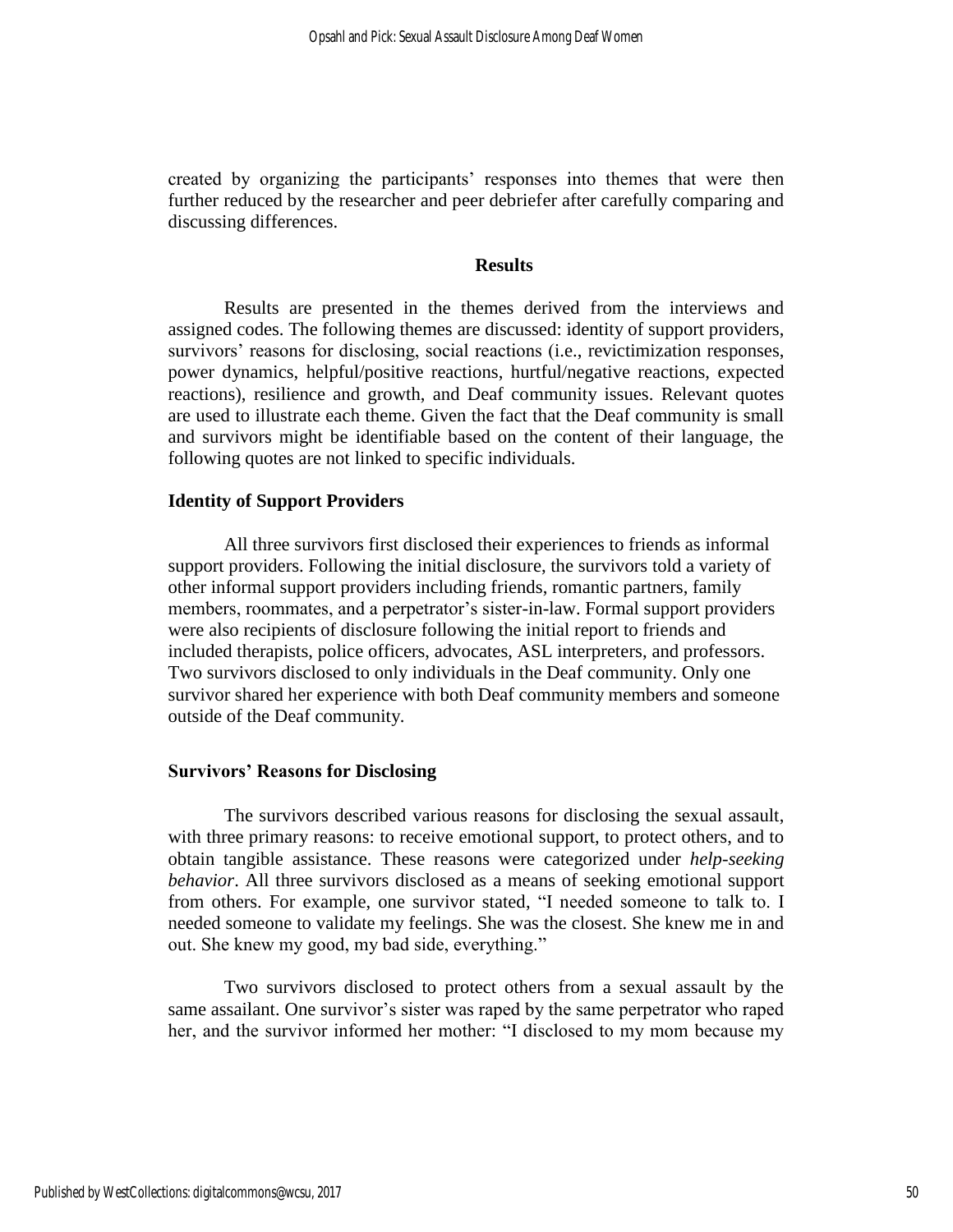sister didn't tell my mom. [My sister and I] are [x] years apart in age so I felt like my mom could protect my sister."

All survivors reported their sexual assault experiences in search of tangible assistance. Tangible aid is defined as requesting specific assistance, such as resources, during the healing process. All of the study participants engaged in therapy to cope with the sexual assaults. One survivor disclosed to her professors to receive extensions on assignments, and also disclosed to a Deaf advocate to receive help in finding legal and therapeutic resources. Another survivor reported the sexual assault to law enforcement and medical providers.

One survivor, as a result of communication barriers, worked with ASL interpreters while reporting to law enforcement and medical providers. Although the interpreters were present only for communication purposes, they were still considered recipients of disclosure by default.

#### **Responses to Social Reactions**

The survivors revealed a variety of social reactions to their sexual assault disclosures. The initial reactions they shared were coded according to perceived feelings from the three survivors' most salient disclosure experiences. As a whole, survivors received 14 reaction types to their disclosures:

- Belief
- Disbelief
- Blame
- Self-blame
- Unwanted questions about details of assault,
- Anger towards the perpetrator
- Survivor assisting the support provider
- Concern
- Blaming the perpetrator
- Mutual support
- Support providers telling the survivors' stories without permission
- Making light of the situation through humor
- Lack of understanding
- Educating the survivor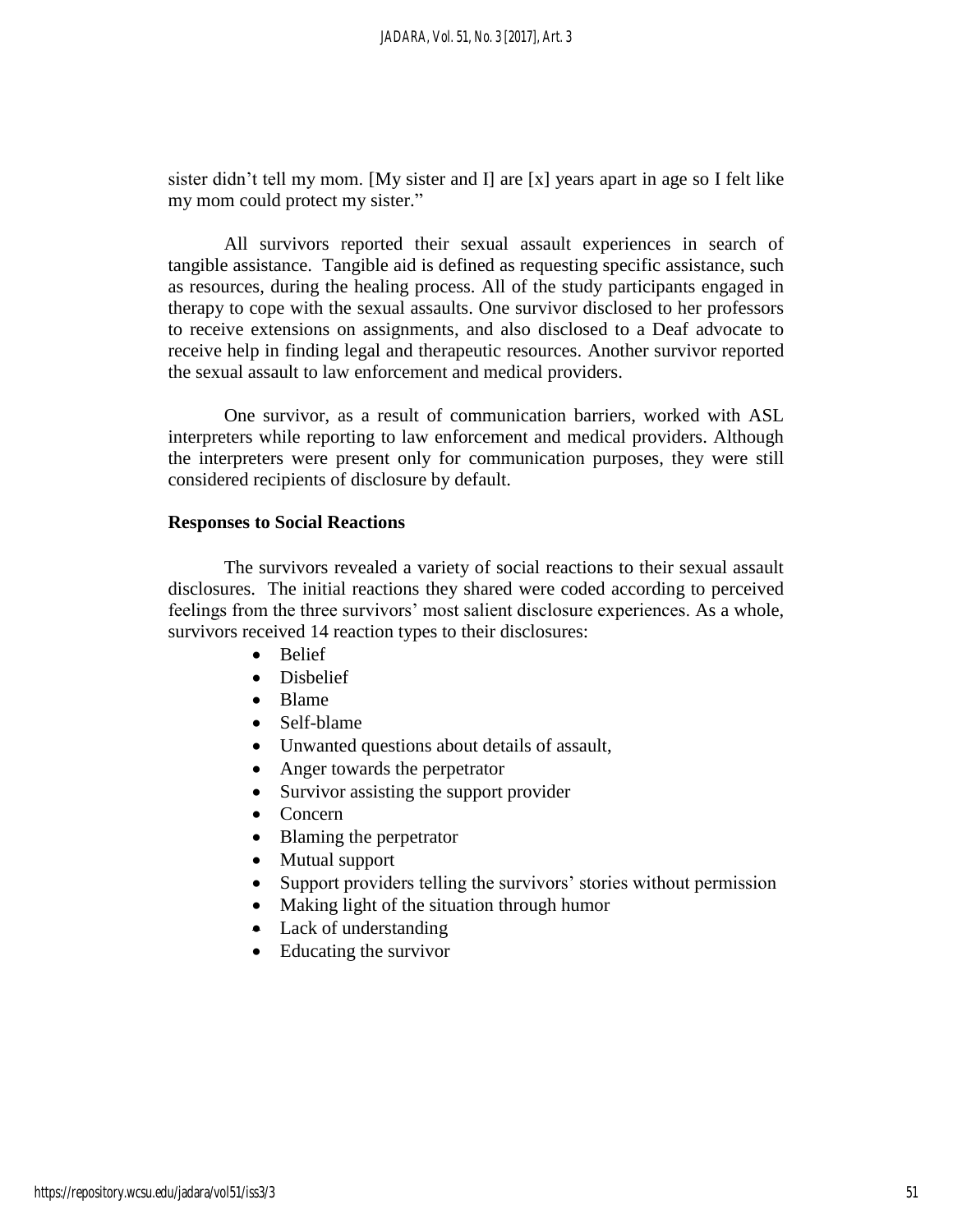These reactions were then subgrouped into the following themes: revictimization, power dynamics (too much and/or lack of), helpful/positive reactions, hurtful/negative reactions, and expected reactions (met and unmet expectations).

**Revictimization responses.** All survivors felt that they were revictimized, as a result of support providers' responses to disclosures. One survivor stated that a support provider told others in the community that she had fabricated the assault: "[The support provider] felt like I was just making it up. She didn't believe me that [the assault] actually happened." She reported feeling "enraged" when she learned of this support provider's action. Another survivor felt revictimized when the perpetrator later raped her sister, and that this assault against her sister ruined their sibling relationship: "I saw my sister go through that trauma and she was only age [x]."

Two survivors reported that they "closed up" for long periods of time after feeling revictimized by support providers. One spoke about feeling revictimized when a family member implied that the sexual assault was her fault (e.g., "Were you drinking?"). This same survivor also described her experience at the hospital where she had to request different ASL interpreters because one after another incorrectly relayed her story to the police. After this happened several times, the survivor asked the interpreter to retell the story to her to ensure the information was being delivered correctly: "I had to watch my own story. It was hard…I was completely turned off. My emotions were off." As a result of this language barrier, the legal authorities became frustrated with the survivor, creating another revictimizing factor.

**Power dynamics.** All of the survivors were impacted by power inequities within both survivor/perpetrator dynamics and Deaf/hearing relationships during the disclosure process. One survivor reported that she was scared of men for years after her assault. She recognized that not all men were rapists, but that the perpetrator held power over her by instilling in her a fear of men. Another survivor reported that she had become involved in drugs and alcohol and was losing her passion for playing sports because she constantly thought about the assault:

I realized I wanted to stop [thinking about the assault and abusing drugs and alcohol]. I wanted to get my passion for [sports] back and I didn't want him to ruin that…it felt really good [to tell someone]. I could finally let go instead of holding it inside.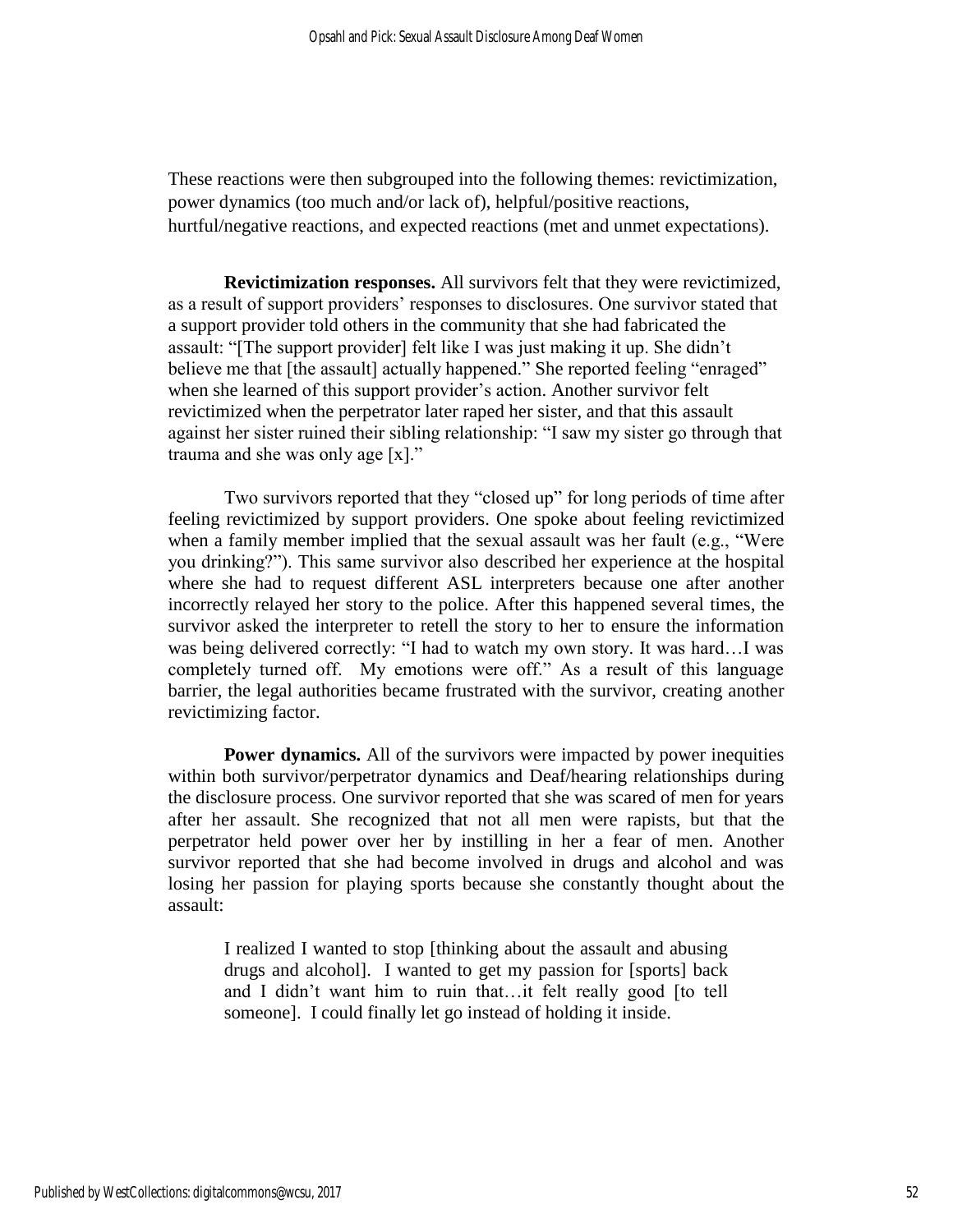This individual reported feeling powerless because the assault was consuming her thoughts. Power dynamics were palpable for the survivor who experienced a communication barrier at the hospital and was rendered powerless as a result of incompetent ASL interpreters. Power was also "stolen" from the same survivor whose friend broke confidentiality and announced that the survivor had been raped by someone in the Deaf community. All survivors in this study emphasized the specific word "power" as a way to describe how their power was "stolen" or "lost" during or after a sexual assault: "I remember that whole night. I felt that [the rapist] took everything from me - my life, my power, my soul. He just took it." This survivor further reported feeling overwhelmed by the amount of power returned to her not even three hours after the assault by an advocate, who continued to ask the survivor what she wanted to do in response to the sexual assault and told her repeatedly that "it is your decision." In this situation, regaining power immediately after having it taken away from her was an overwhelming and negative experience for her:

I was really torn. All that power felt too much for me, I think. All of my power was taken from me [during the assault] then so much was given to me all at once. I was overwhelmed with all the power.

Another survivor deliberately chose not to disclose to her hearing parents because of power differences that she perceived between the hearing and Deaf cultures;

I already struggle with [my parents] not knowing sign… They have not understood me and I feel that it would just be something to add to the list of things they have not yet acted on. They are still encouraging me to have a [cochlear implant]. No, I don't want that right now and they have talked about it with me so much… They want to be able to connect with me. They can't become Deaf so [their attitude is] why don't I become hearing.

**Helpful/positive reactions.** Survivors experienced many support providers' reactions as helpful and positive after a sexual assault disclosure. Connecting with a support provider was seen as critical when determining whether or not the disclosure experience was positive or negative. A survivor explained that her support provider had a similar experience and empathy helped them connect with each other:

I felt she really understood, instead of expressing my experience to someone who would be like, "Oh, I'm sorry," and then I would be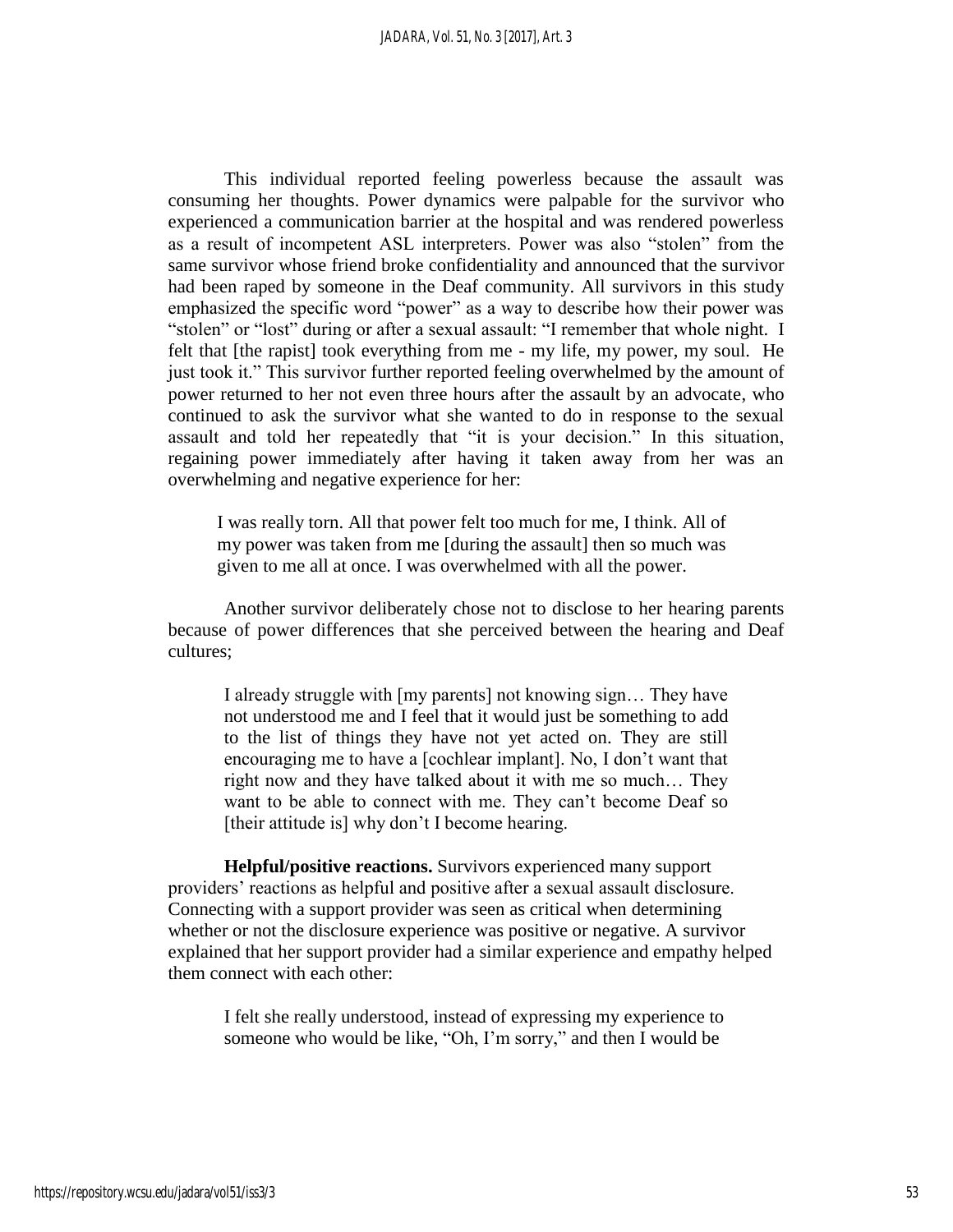taken aback and think to myself, "No, you really don't understand!" I [would be] thankful you don't understand but at the same time I can't connect with you the way I wanted to.

Some survivors expressed relief and surprise when support providers believed them after having others question their truth. Two survivors said being told, "It's not your fault" and "I'm sorry" were positive reactions. Being listened to by a support provider during the disclosure also proved to be a positive experience for the survivors. Some support providers even encouraged the survivors to get help and guided them to resources:

[The therapist] listened all the way. She didn't say anything. I was like, wow, because most people who I tell detail to, they interrupt you. She didn't. She just listened. The counselor gave me different resources. She explained to me what rape was… consent… I finally understood the full picture after she explained it. I wanted to make sure my experience was actually rape and not question myself.

**Hurtful/negative reactions.** All survivors experienced hurtful reactions from others and received reactions of disbelief from at least one support provider. Two survivors had friends who breached their confidentiality and told others in the Deaf community. One survivor explained that her romantic partner at the time did not believe that she was raped prior to their relationship. Upon breaking up, this former romantic partner told their friends that she was lying about being raped. After seeking counseling, the survivor felt she had no connection with her therapist, an experience she labeled as negative: "It was one-sided." As a result of these perceived negative experiences, the survivor blamed herself for the assault and started having negative thoughts:

I guess I felt like, in a way, [the rape] was a little bit of karma for me because I was never in love. I thought I was but I never was. I was trying to fit in with society. [Where I lived] is heavily Christian, heavily religious so my coming out as a lesbian…. I have already come out now [in college]... I could not [have come out where I grew up]. I would have been bullied. I would have been beat up…I just felt like dating him. He was my best friend, why not. So I did. I waited it out until I finished high school and planned to go to college and slowly let go. That was my plan. I didn't really try to use him but in a way I felt like it was my karma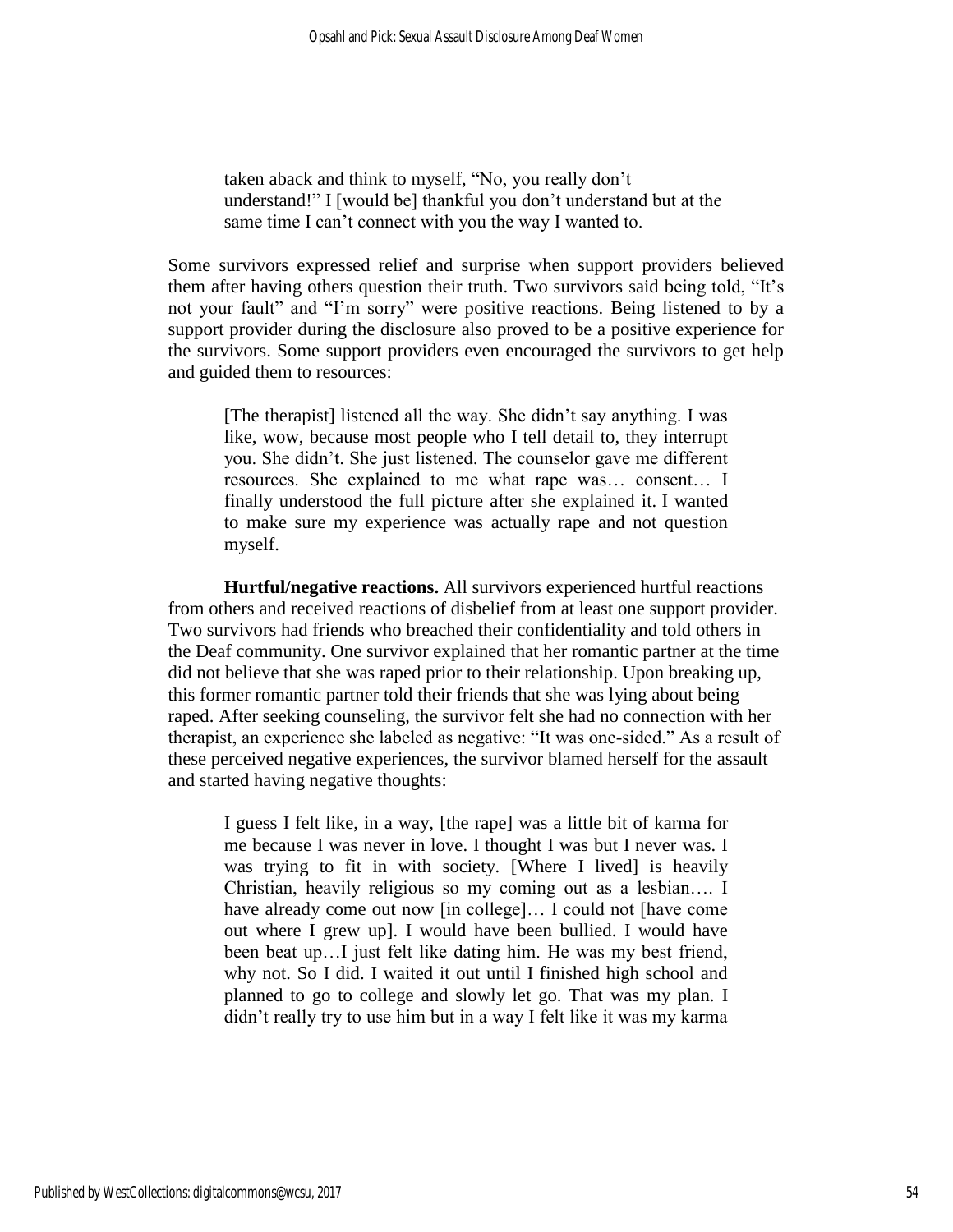[to be raped]. You know, like that is what I deserved because I wasn't true to him.

This survivor's disclosure recipients expressed disbelief in her experiences, which led her to doubt herself and believe the rape was her fault.

Another survivor spoke about a family member she disclosed the assault to. This survivor prefaced the disclosure with a request that the family member not ask any questions. Not only did this family member ignore the survivor's request not to ask questions, the survivor shared that the relative had the "audacity" to ask if she had been drinking the night of the assault. This question implied to her that the family member believed it was her fault. This inappropriate and insensitive question caused the survivor to retreat and not want to talk about the sexual assault further, resulting in a rift in their once close relationship. She also felt that the family member's comments of "It's not your fault" and "I'm sorry" were extremely negative, implying fault on the survivor's part and conveying pity.

**Expected reactions (met and unmet).** All survivors admitted that they had certain hopes in how others would respond to their disclosures. The expectations that were met included feeling connected to and emotionally supported by the support provider, receiving logistical support, and being believed. When expectations were not met, the survivors reported feeling disconnected from and disappointed with the support provider. They also experienced a surprising lack of confidentiality. Another example of unmet expectations was one survivor's disappointment after disclosing to her mom: "I had to encourage my mom and help her calm down. It's not like my mom was looking at my emotions and asking me how I was. No, I had to ask mom [how she was] and take care of her."

Another survivor also reported feelings of disappointment after telling her childhood best friend. This survivor stated that she expected a lot of support from her best friend, but was not believed, "She doubted me, she questioned me."

When survivors were asked what they wished someone had said in response to their disclosures, being believed was a priority for them. The survivors shared various desired reactions: "I wished someone told me I was safe and not alone," "I'm here to listen to you without judgment," and "I wish [the support provider] hugged me, showed me affection, gave me resources, or checked in on me later." The aforementioned survivor who took care of her mom's needs elaborated on the experience: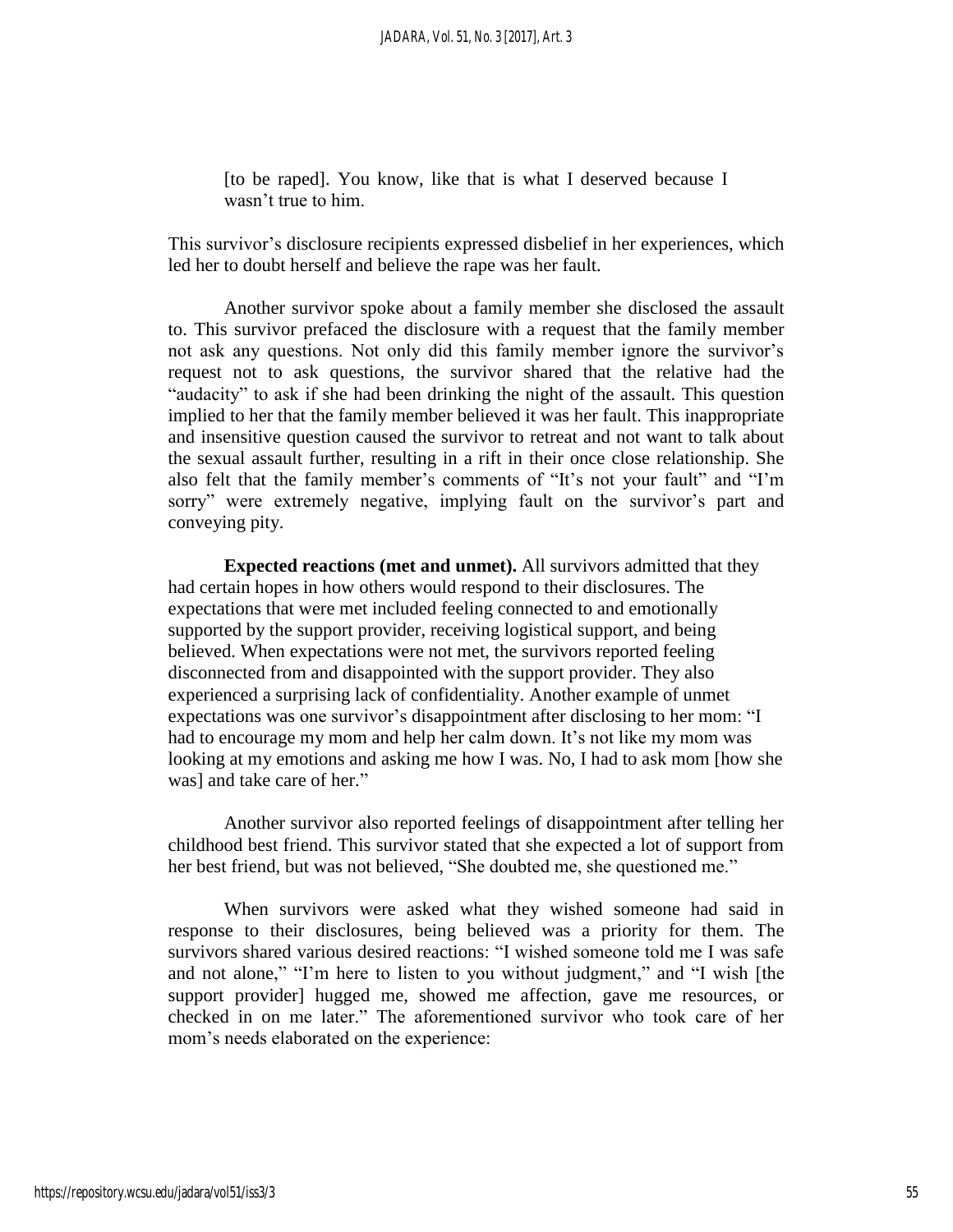My mom was lost. She didn't know what to do. I know, I understand that my mom is lost, but I wish my mom made an effort on her part to really empathize, talk through it, support [me], check in with [me]- 'Are you still feeling bad?'… [instead], she made it taboo to talk about it. It was a topic that was swept under the rug. I wanted [to talk about it], like how I felt and how I was doing going through it. But, nothing.

## **Resilience and Growth**

All of the survivors spoke about personal growth as a result of their various disclosure experiences. They stated that enduring their negative disclosure experiences had changed the way they thought about reacting to others who disclose. Each expressed that feeling revictimized by others' reactions helped them carefully consider how to react to others who disclosed to them. Despite having received wounding reactions, the survivors reported that the disclosure experiences were still "worth it." They expressed that after their disclosure experiences, they felt more confident and competent in responding to other individuals who disclosed to them. They also mentioned being able to help other survivors feel safe and minimizing other survivors' amount of revictimization. One survivor believed that disclosing to others could help her connect to individuals:

I am [name], I love Deaf children, I love teaching, I enjoy biking, and I'm a survivor. It has become part of who I am. So, now, if I tell someone, it means I want to connect more and have people understand me better. Tell them I'm a survivor and people can see where I'm coming from. My thinking has changed, and my perspective on life is a little bit different than most people. I might be more sensitive maybe. I think for me, telling people I am a survivor allows me to better connect with more people. They can understand me better.

Another survivor believed that she has become emotionally stronger as a result of the sexual assault and subsequent disclosures, and could use this newfound strength to assist others:

I look at it like negative experiences make us stronger people. [The sexual assault] happened to me and my sister for a reason so I can use that to help other people. You know, like, [if] it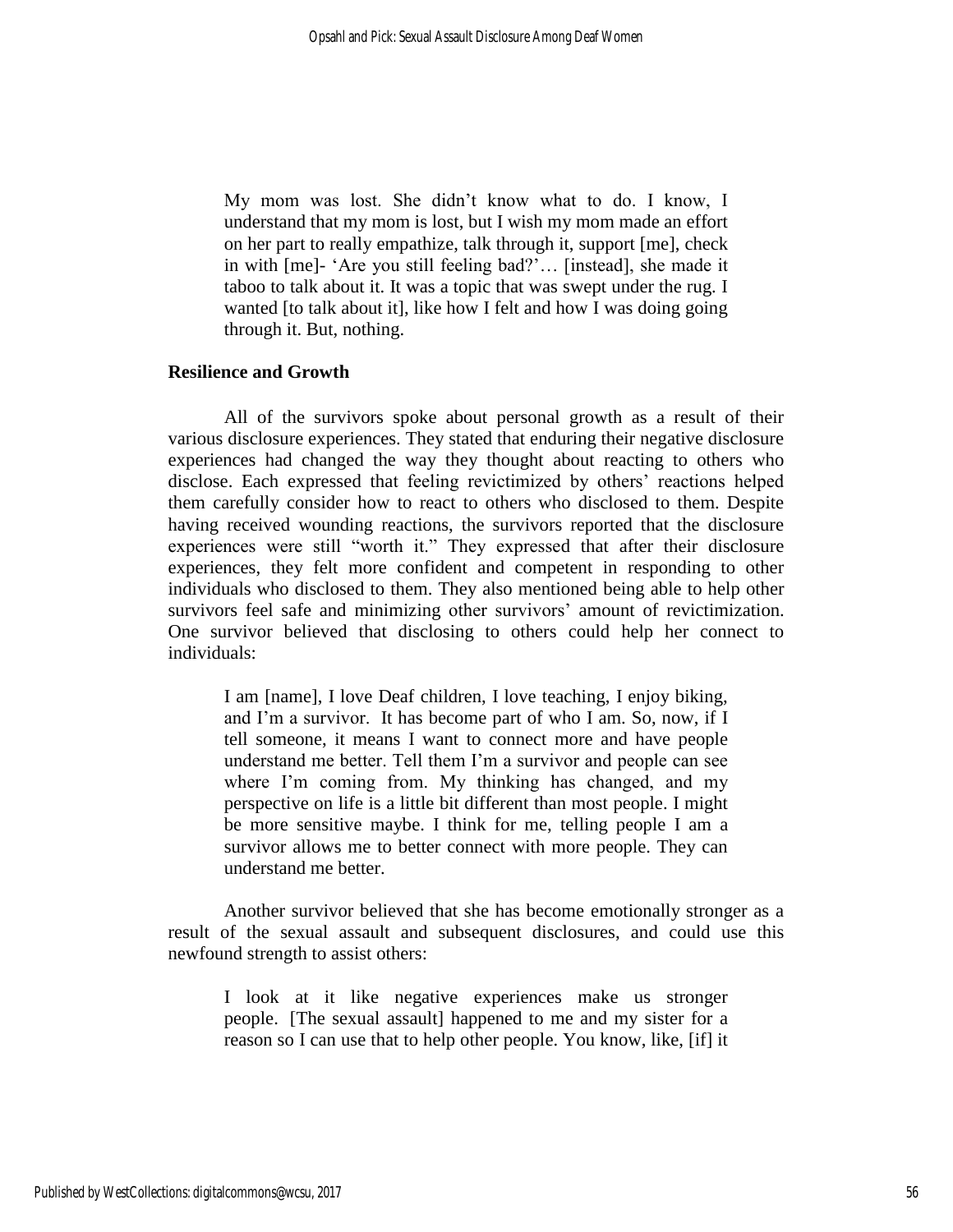happens to [individual]...we have similar experiences so we can support each other. It can happen to anyone, so that's important.... I went through counseling. That's how I got that attitude.

#### **Deaf Community Issues**

Various issues were discussed during the interviews specifically related to the Deaf community. A survivor reported that she is more involved in the Deaf community because "they are more accepting of who people are [than the hearing community]." By contrast, another survivor spoke about her best friend's doubt:

She doubted me because that person who raped me was part of the Deaf community. He has a Deaf family. It is not exactly really well known, no, but his family is a good family and that's why she doubted me. I realized that at that point it made me shut down. I did not want to talk to anyone else about it.

Another survivor stated that the reason she reported the sexual assault to the authorities was because she did not want this man to rape again in the Deaf community, a community that is like "family" for her. This survivor also disclosed to her best friend, another member of the Deaf community. Her best friend later told a large group of Deaf individuals about the sexual assault in front of the survivor. Though initially this violation of trust made the survivor ashamed, she eventually began disclosing to others in the Deaf community: "This was a blessing in disguise, I think. Like, for the Deaf community to know, that this should protect the community now." Even after people in her community were aware of the sexual assault, a large number of people remained friends with the perpetrator.

#### **Discussion**

The purpose of this study was to gain a deeper understanding of the complex nature of disclosure patterns among Deaf female survivors of sexual assault. Implementing a phenomenological qualitative approach afforded the opportunity to capture survivors' unique perceptions of sexual assault disclosure. The themes obtained from these interviews covered the following areas: disclosure to informal versus formal support providers, support providers' identities, survivors' reasons for disclosing, social reactions (such as revictimization responses, power dynamics, helpful/positive reactions, hurtful/negative reactions, expectations, etc.), survivors' resilience and growth, and community issues specific to the Deaf culture.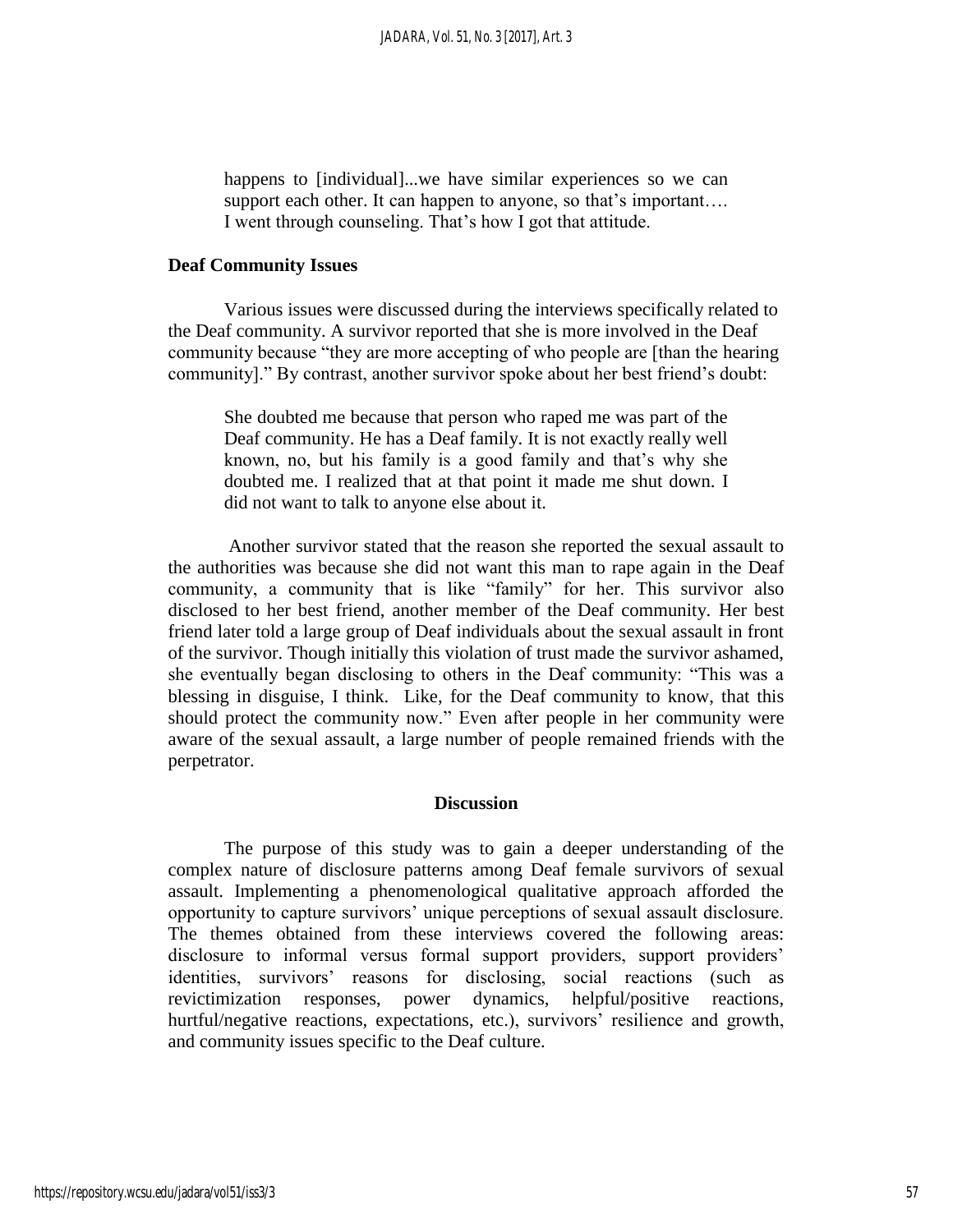The three survivors in this study initially disclosed to a friend, and then eventually disclosed to formal and informal support providers. Despite the fact that many formal support providers have been specifically trained to work with survivors, previous studies of hearing women have shown that survivors are less likely to disclose to these individuals (Filipas & Ullman, 2001; Golding, Seigel, Sorenson, Burnam, & Stein, 1989; Starzynski, Ullman, Filipas, & Townsend, 2005; Ullman, 1996a). Survivors in this study reported that they chose particular friends because they trusted their friends. Although two of the three friends were Deaf, their cultural identity was not a priority to the survivors when deciding on initial disclosure recipients. One survivor used spoken English to communicate the disclosure to a hearing non-signing friend. Results indicate that these women found it more important to disclose to a trusted source than considering one's cultural identity. It is possible, however, that one of the reasons the survivors trusted these individuals was because their ability to communicate with one another did not pose a threat to their relationships.

ASL interpreters were also recipients of disclosure, but this often occurred in an indirect fashion when attempting to share their experiences with non-signing formal support sources. As many ASL interpreters are rooted in the Deaf community, this creates a complexity in the disclosure process since it raises concerns regarding confidentiality and small community issues. If a survivor who desires confidentially is already reluctant to disclose to the police or other formal sources, it is possible that the individual would not feel comfortable disclosing to a third party (interpreter) who shares their social network. Thus, Deaf survivors who use ASL as their primary language may be less likely to disclose to the authorities if they use an interpreter.

The experiences of the participants suggest that using an ASL interpreter can increase the possibility of a communication breakdown or unintentional revictimization when disclosing to formal sources. The revictimization that occurred during one survivor's disclosure further traumatized her. She was forced to report on her sexual assault several times through different interpreters because the information was not conveyed appropriately or accurately. It is possible that many survivors think twice before disclosing to hearing individuals through an interpreter, not only as a third party member, but also due to presumed issues of incompetency. Worrying about the competency of an interpreter during a time of trauma and disclosure is an unfortunate reality for some Deaf individuals who rely on interpreters. If more competent, culturally sensitive interpreters were trained for disclosure situations in mental health or legal settings, it is possible that more Deaf survivors would feel comfortable disclosing to the police or seeking medical assistance.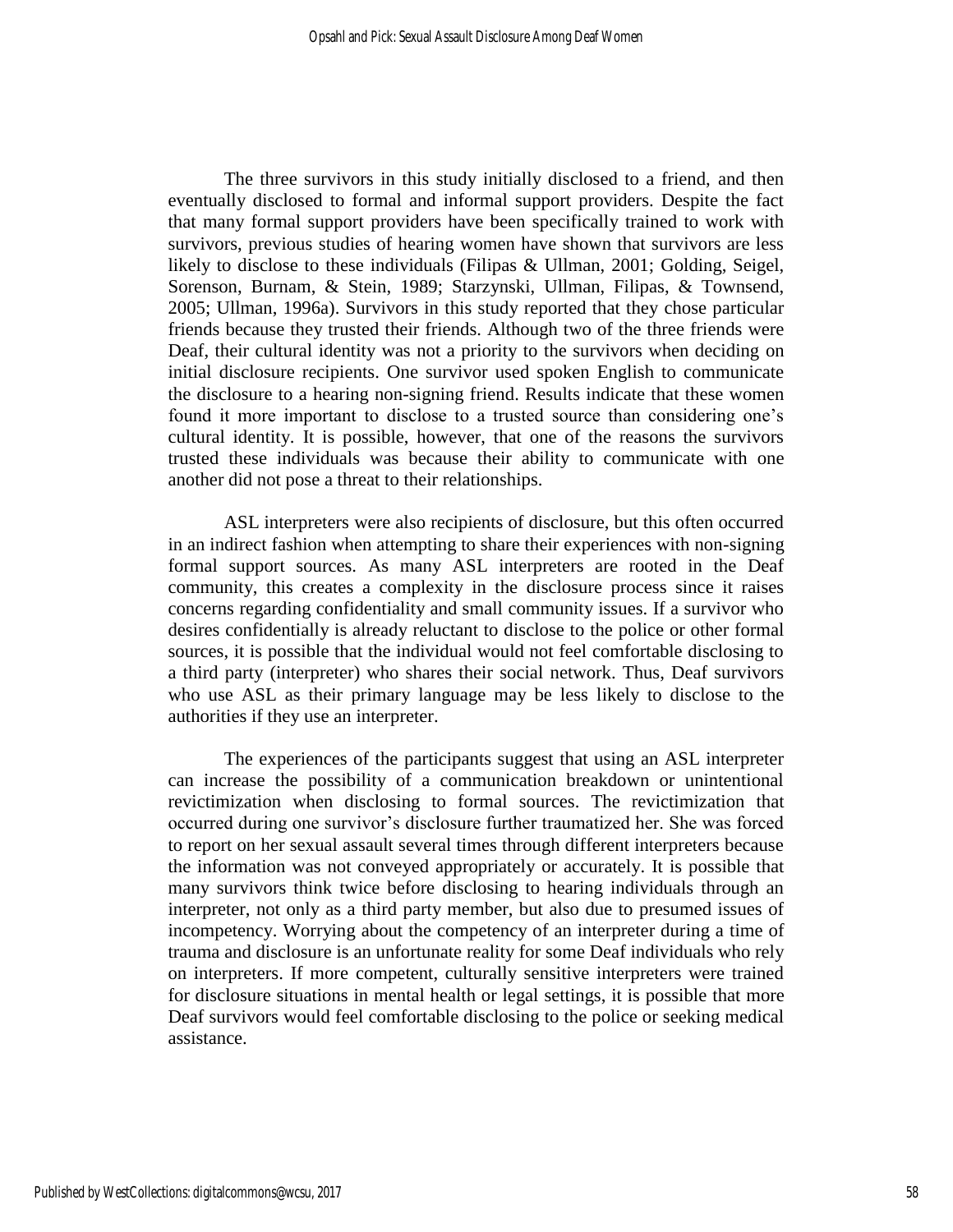The findings from this study further revealed that support providers' reactions to disclosure by Deaf women varied among survivors. Survivors reacted differently to similar responses from support providers, suggesting that the reactions or responses themselves should not be categorized as positive or negative, but rather, differently assessed with each new situation. Challenges abound when considering how to best educate support providers to respond in a way that provides a sense of safety for survivors. Survivors perceive reactions from others differently depending on their previous life experiences (Substance Abuse and Mental Health Services Administration, 2014). It is important to emphasize that there is no one correct way to respond to a Deaf survivor. The survivor, who perceived the comment "It's not your fault" as hurtful and negative, clearly had a different experience of this reaction than the other two survivors. The other two survivors reported that this phrase felt comforting because many survivors anticipate that others will blame them given the rape culture in the United States (Buchwald, Fletcher, & Roth, 2005; Ullman, 2010). Furthermore, literature regarding social reactions to hearing survivors of sexual assault often describe communicating that the survivor was not to blame for the assault as a positive social reaction (Ahrens, Campbell, Ternier-Thames, Wasco, & Sefl, 2007).

Cultural issues were pervasive in all three survivors' disclosure experiences. One survivor struggled with her parents and their perceptions of Deaf individuals. As a result of her parents' perceived attitudes, this survivor did not feel comfortable disclosing to them. She feared that they would not understand her experience of sexual assault because their relationship was already strained by poor communication.

Some survivors expressed discomfort disclosing to informal sources (e.g. family members) based on long-standing attitudes regarding the survivor's choices and cultural identity. Although not explicitly stated by the survivors, this situation may be viewed as a microaggression (Sue, 2010) highlighting hearing and linguistic privilege. Microaggressions towards Deaf people are not blatant forms of oppression, and often go unnoticed by well-intentioned hearing individuals. As an example, one of the survivors had disagreements with her parents regarding cochlear implants and English, and felt that her parents had long attempted to convince her to become "hearing." This led her to feel that her relationship with them was such that she was incapable of disclosing something as serious and personal as a sexual assault.

All three survivors explained that they experienced the Deaf community as a close-knit family. This feeling can bring comfort to Deaf survivors who believe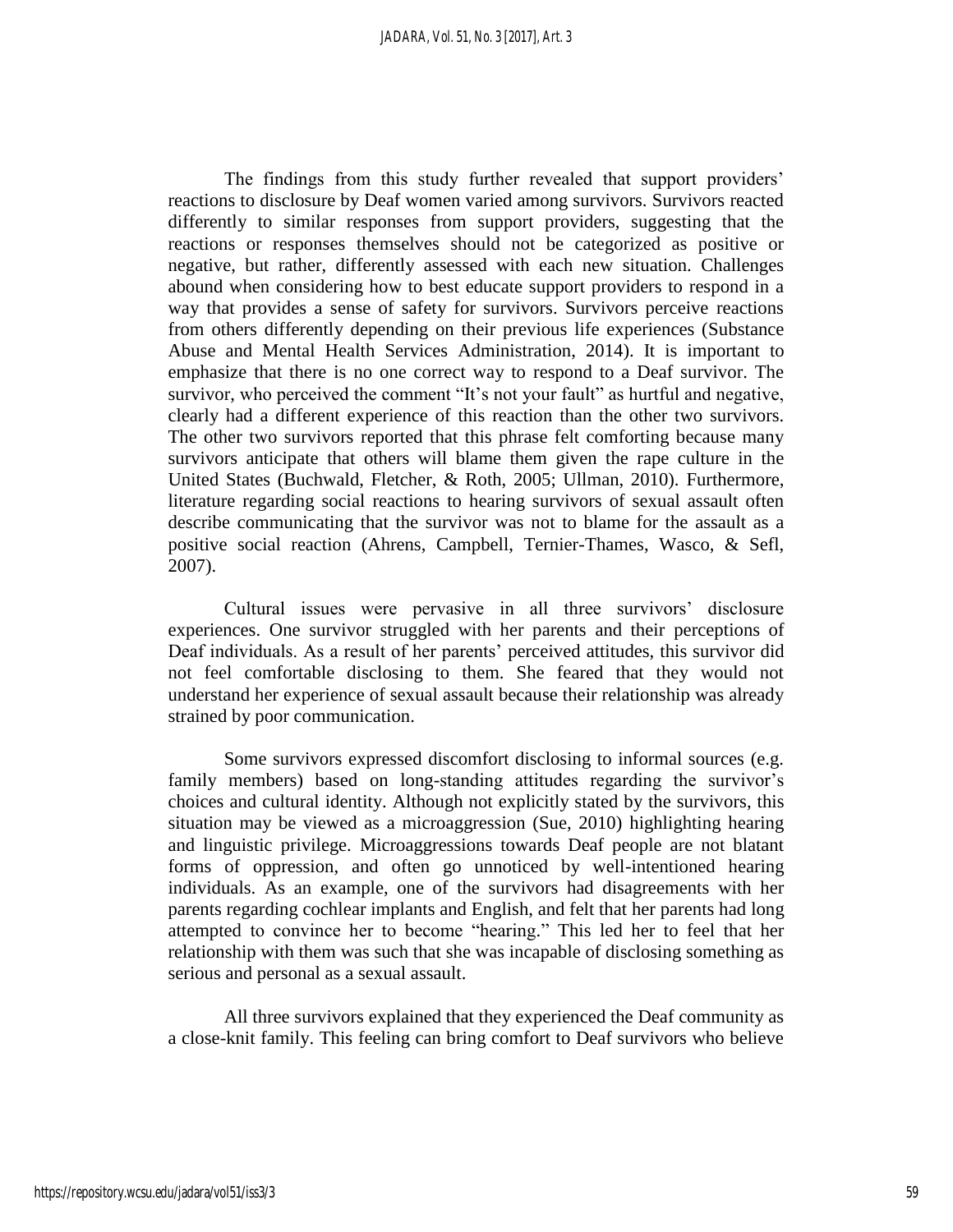that they can trust another Deaf individual with private information. On the other hand, within this close-knit community, confidentiality is often breached, and news often spread quickly. Hurtful or negative responses from others as a result of their disclosures can potentially have significant negative effects on hearing survivors' recovery (Campbell et al., 2001; Ullman, 1996b). Negative social reactions have also been suggested as a critical factor in the development of posttraumatic stress disorder symptoms among hearing people (Ullman, Townsend, Filipas, & Starzynski, 2007; Ullman & Townsend, 2007). To date, little is known about the role of these types of responses for Deaf individuals.

#### **Implications**

The results of this qualitative study imply that disclosure experiences of Deaf women are complicated and unique to each individual. The findings also suggest that there is no one correct way to discuss sexual assault with a Deaf survivor in the event of disclosure. It is, however, clear from the current data and the extant literature that educating informal support providers should focus on issues such as confidentiality, trust, listening, believing, being present with the survivor, and letting them know they are safe. It is imperative to allow survivors to express their disclosure experiences in their own words at their own pace. It is also crucial to teach support providers, both formal and informal, how to support and empower a survivor, which may be different for each unique instance of disclosure.

Survivors in Deaf communities face similar challenges as those of hearing communities. However, Deaf people have additional, unique hurdles they face when seeking help, such as language barriers and access to resources. For example, Deaf women experience sexual assault at higher rates than hearing women, but many resources for Deaf women are insufficiently detailed or are not accessible for these women. Disclosure resources in English or ASL are practically nonexistent on sexual assault advocacy websites tailored to Deaf individuals and are rarely mentioned on sexual assault resource websites for the general population (Opsahl & Pick, 2015).

When possible, it is important to discuss future disclosure experiences with Deaf survivors, whether or not they have already disclosed or plan to disclose for the first time to informal or other formal support providers. This discussion may allow survivors time to identify and prepare for potential reactions that could be hurtful for them as individuals. Discussing or role-playing potential negative responses could provide emotional protection for survivors should they be faced with these situations as a result of disclosing.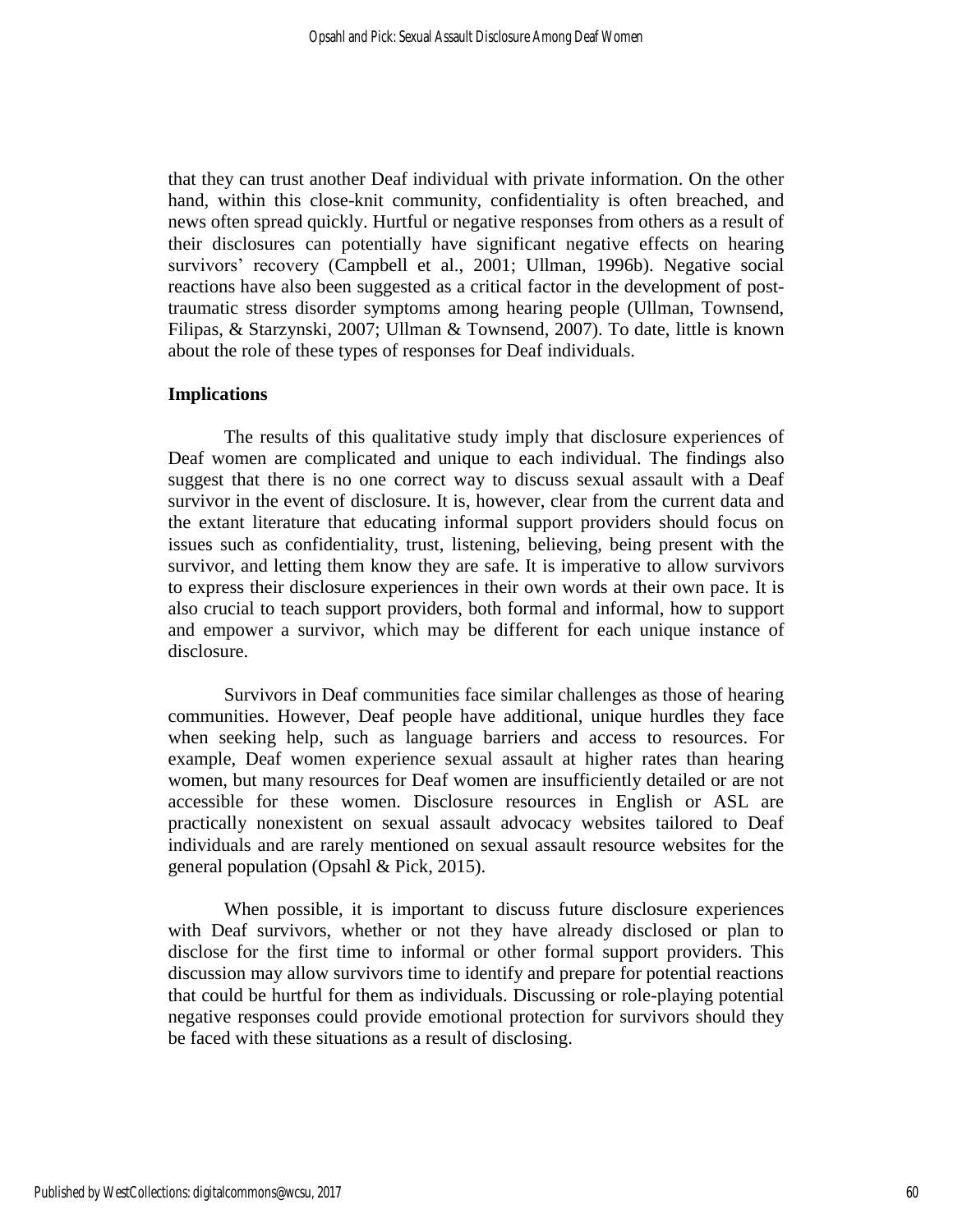# **Conclusions**

Research on sexual assault disclosure among Deaf women is in its infancy. The current study revealed that interviewing Deaf survivors provides a tremendous amount of information regarding the complex nature of their sexual assault disclosure experiences, and those factors that facilitate or impede the process. All survivors disclosed to both formal and informal support providers, with varying reasons behind their decisions to disclose. Each survivor perceived social reactions differently. The same reaction from different support providers elicited positive or negative results, depending on the survivors' reaction. Nonetheless, the survivors all agreed that a negative reaction was one that caused revictimization experiences. Results also emphasized inherent power dynamics between the Deaf and hearing communities, a major factor in the disclosure of sexual assault.

#### **NOTES**

Uppercase "D" is used throughout to signify Deaf culture versus lowercase "d," which is more frequently used to indicate deaf and hard of hearing individuals who do not identify with the Deaf community (Padden & Humphries, 1988).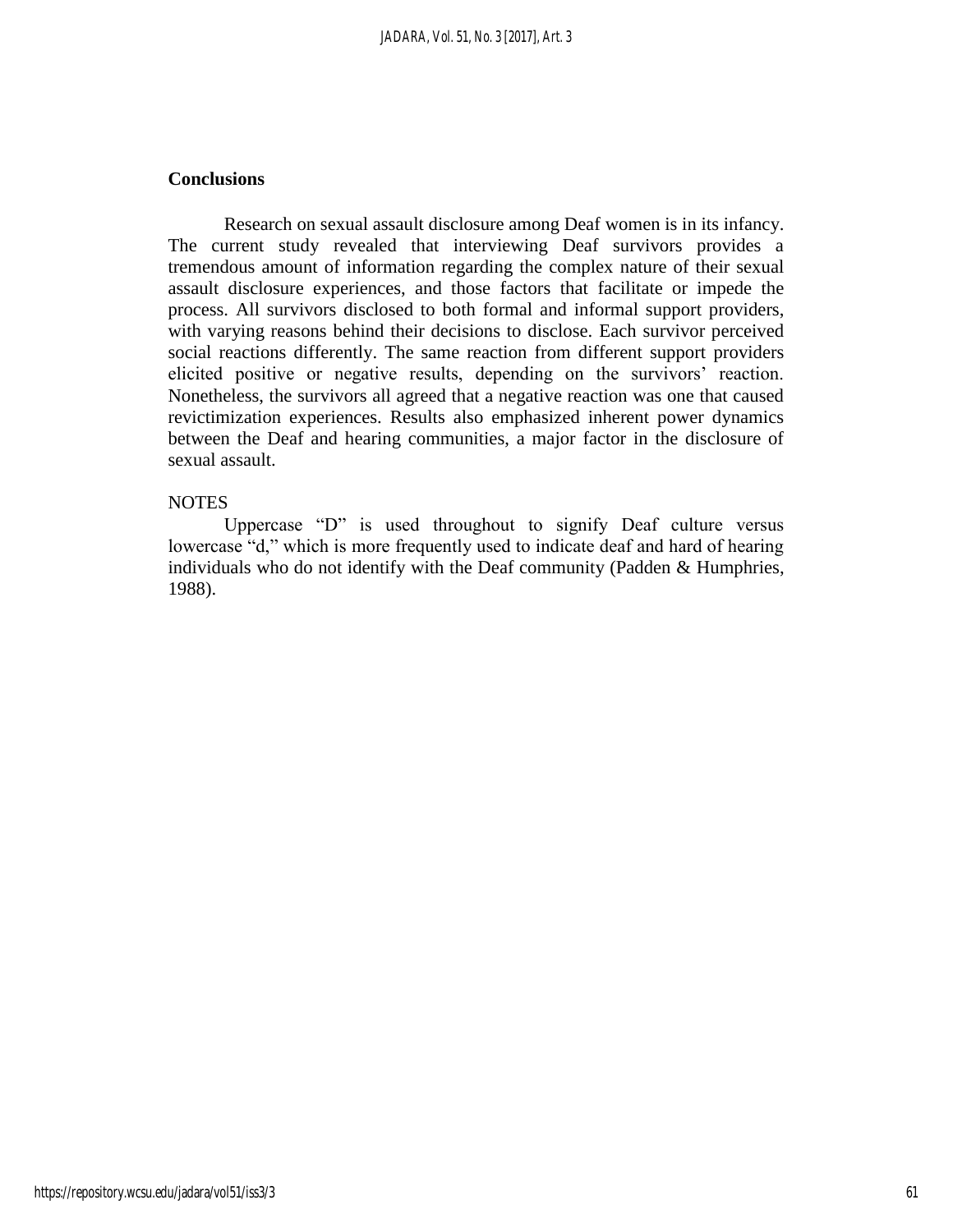#### **References**

- Ahrens, C., Campbell, R., Ternier-Thames, K., Wasco, S., & Sefl, T. (2007). Deciding whom to tell: Expectations and outcomes of sexual assault survivors' first disclosures. *Psychology of Women Quarterly, 31*, 38-49. doi:10.1111/j.1471-6402.2007.00329.x
- Anderson, M. L., & Kobek Pezzarossi, C. M. (2011). Is it abuse? Deaf female undergraduates' labeling of partner violence. *Journal of Deaf Studies and Deaf Education*, *17*(2), 273-286. doi:10.1093/deafed/enr048
- Anderson, M. L., & Leigh, I. W. (2011). Intimate partner violence against deaf female college students. *Violence Against Women, 17*(7), 822-834. doi:10.1177/1077801211412544
- Barnett, S., Klein, J. D., Pollard, R., Samar, V., Schlehofer, D., Starr, M., … Pearson, T. (2011). Community participatory research with deaf sign language users to identify health inequities, *American Journal of Public Health*, 101, 2233-2244. doi: 10.2105/AJPH.2011.300247
- Black, M. C., Basile, K. C., Breiding, M. J., Smith, S. G., Walters, M. L., Merrick, M. T., . . . Stevens, M. R. (2011). *The national intimate partner and sexual violence survey: 2010 summary report*. Retrieved from https://www.cdc.gov/violenceprevention/pdf/nisvs\_report2010-a.pdf
- Bondurant, B. (2001). University women's acknowledgment of rape: Individual, situational, and social factors. *Violence Against Women*, *7,* 294–314. doi:10.1177/1077801201007003004
- Boudewyn, A., & Liem, J. (1995). Childhood sexual abuse as a precursor to depression and self-destructive behavior in adulthood. *Journal of Traumatic Stress, 8,* 445–459. doi: 10.1007/BF02102969
- Breitenbecher, K. (2006). The relationships among self-blame, psychological distress, and sexual victimization. *Journal of Interpersonal Violence, 21,*  597–611. doi:10.1177/0886260506286842
- Buchwald, E., Fletcher, P.R., & Roth, M. (2005) *Transforming a rape culture*. Minneapolis, MN: Milkweed Editions.
- Campbell, R.M. (1998). The community response to rape: Victims' experiences with legal, medical, and metal health systems. *American Journal of Community Psychology*, 26, 355-379. doi:10.1023/A:1022155003633
- Campbell, R. M., & Raja, S. (1999). Secondary victimization of rape victims: Insights from mental health professionals who treat survivors of violence. *Violence and Victims, 14*(3), 261-275.
- Campbell, R., Ahrens, C. E., Sefl, T., Wasco, S. M., & Barnes, H. E. (2001). Social reactions to rape victims: Healing and hurtful effects on psychological and physical health outcomes. *Violence and Victims, 16*(3), 287-302.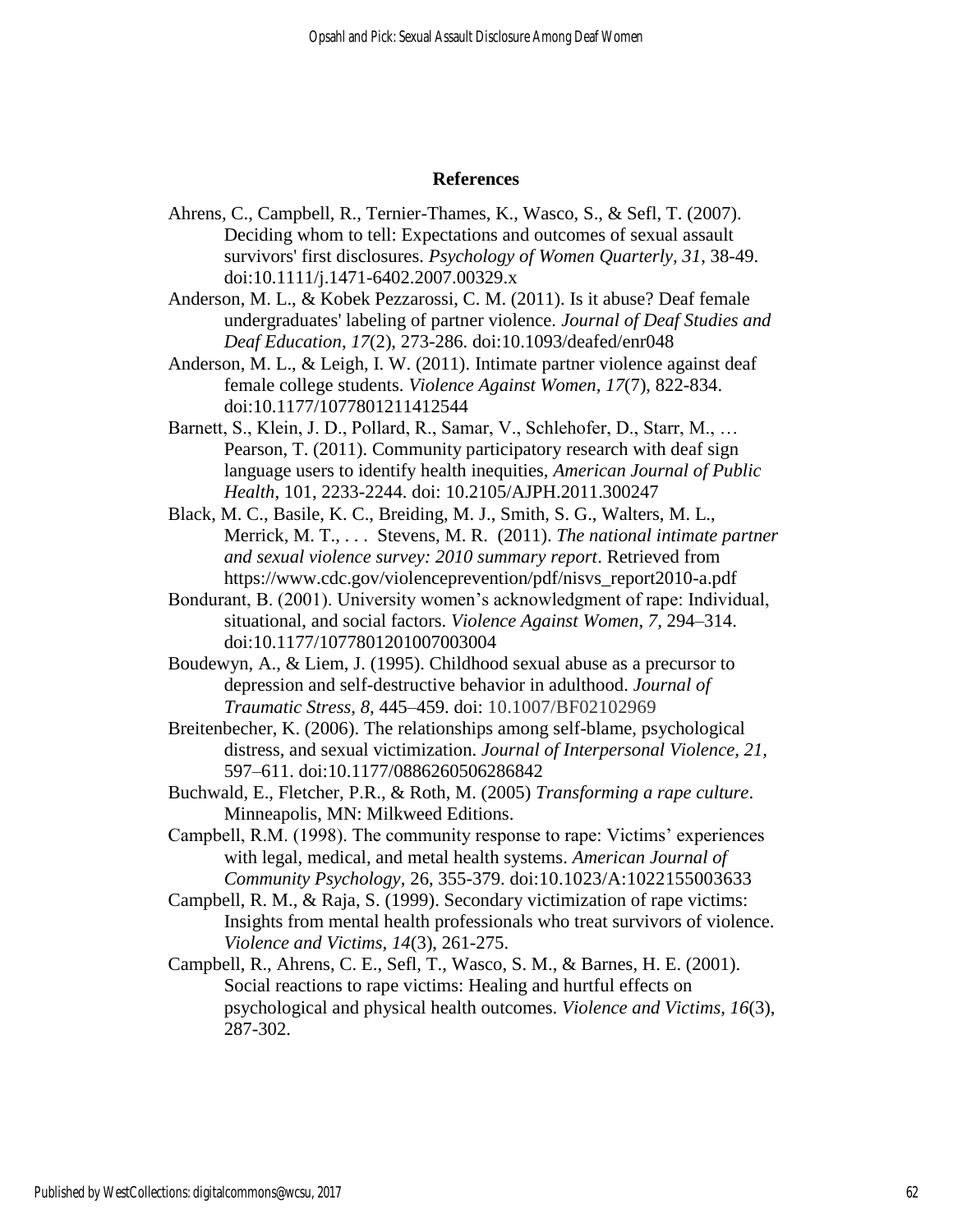- Coker, A. L., Smith, P. H., Thompson, M. P., McKeown, R. E., Bethea, L., & Davis, K. E. (2002). Social Support protects against the negative effects of partner violence on mental health. *Journal of Women's Health & Gender-Based Medicine, 11*(5), 465-476.
- Cook, S.L., Gidycz, C. A., Koss, M. P., & Murphy, M. (2011). Emerging issues in the measurement of rape victimization. *Violence Against Women, 17*, 201- 218. doi: [10.1177/1077801210397741](https://doi.org/10.1177/1077801210397741)
- Deming, M.E., Covan, E.K., Swan, S.C., & Billings, D.L. (2013). Exploring rape myths, gendered norms, group processing, and the social context of rape among college women: A qualitative analysis. *Violence Against Women*, *(19)*4, 465-485. doi: 10.1177/1077801213487044
- DuMont, J., Miller, K.L., & Myhr, T.L. (2003). The role of "real rape" and "real victim" stereotypes in police reporting practices of sexually assaulted women. *Violence Against Women*, 9, 466-486. doi: [10.1177/1077801202250960](https://doi.org/10.1177/1077801202250960)
- Elliott, D. M., Mok, D. S., & Briere, J. (2004). Adult sexual assault: Prevalence, symptomatology, and sex difference in the general population. *Journal of Traumatic Stress, 17*, 203-211. doi: 10.1023/B:JOTS.0000029263.11104.23
- Elliott, R. A. (2012). *Disclosure of sexual assault among deaf female survivors*  (Unpublished master's thesis). Gallaudet University, Washington, D.C.
- Elliott Smith, R. A. (2015). *Characteristics and effects of sexual assault disclosure among Deaf female survivors* (Unpublished doctoral dissertation). Gallaudet University, Washington, D.C.
- Elliott Smith, R. A. & Pick, L.H. (2015). Sexual assault experienced by deaf female undergraduates: Prevalence and characteristics. *Violence and Victims*. *30*(6), 948-959. Doi: [10.1891/0886-6708.VV-D-14-00057](https://doi.org/10.1891/0886-6708.VV-D-14-00057)
- Filipas, H. H. & Ullman, S. E. (2001). Social reactions to sexual assault victims from various support sources. *Violence and Victims, 16*(6), 673-692. Retrieved from http://search.proquest.com/docview/808564676?pqorigsite=summon&accountid=27346
- Fisher, B. S., Daigle, L. E., Cullen, F. T., & Turner, M. G. (2003). Reporting sexual victimization to the police and others: Results from a national-level study of college women. *Criminal Justice and Behavior, 30*, 6-38. doi:10.1177/0093854802239161
- Golding, J. M., Seigel, J. M., Sorenson, S. B., Burnam, M. A., & Stein, J. A. (1989). Social support sources following sexual assault. *Journal of Community Psychology, 17*, 92-107. doi:10.1002/1520- 6629(198901)17:1<92::AID-JCOP2290170110>3.0.CO;2-E
- Kilpatrick, D. (2004). What is violence against women?: Defining and measuring the problem. *Journal of Interpersonal Violence, 19*, 1209-1234.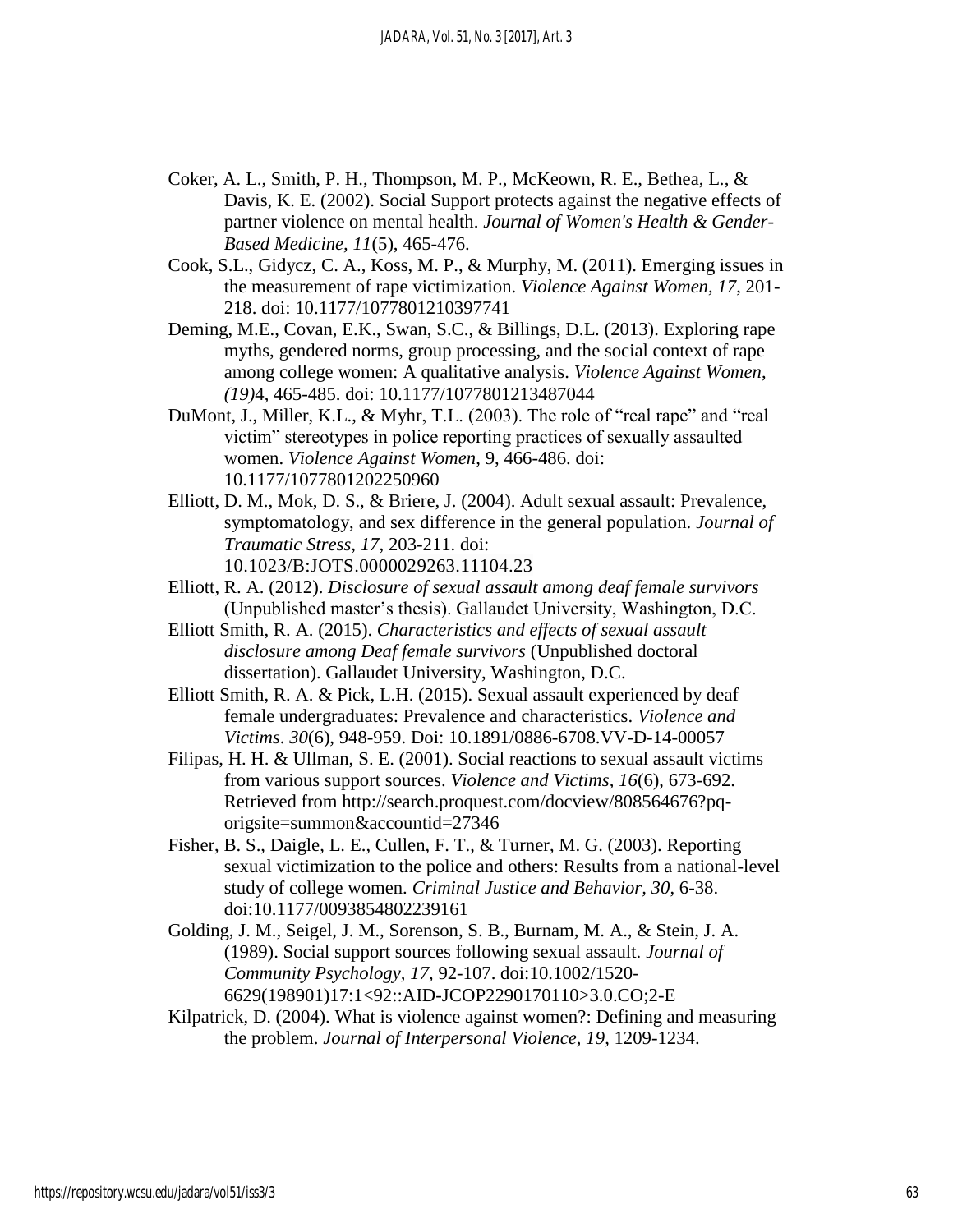doi:10.1177/0886260504269679 <https://doi.org/10.1177/0886260504269679>

- Kilpatrick, D. G., Resnick, H. S., Ruggiero, K. J., Conoscenti, L. M., & McCauley, J. (2007). *Drug-facilitated, incapacitated, and forcible rape: A national study* (Document No. 219181)*.* Retrieved from https://www.ncjrs.gov/pdffiles1/nij/grants/219181.pdf
- Littleton, H. L., Axsom, D., Breitkopf, R. C., & Berenson, A. B. (2006). Rape acknowledgment and post-assault experiences: How acknowledgment status relates to disclosure, coping, worldview, and reactions received from others. *Violence and Victims*, *21,* 765–782. doi: 10.1891/0886- 6708.21.6.761
- Littleton, H. L., Breitkopf, R. C., & Berenson, A. B. (2008). Beyond the campus: Unacknowledged rape among low-income women. *Violence Against Women*, *14,* 269–286. doi: 10.1177/1077801207313733
- Major, B., Zubek, J. M., Cooper, M. L., Cozzarelli, C., & Richards, C. (1997). Mixed messages: Implications of social conflict and social support within close relationships for adjustment to a stressful life event. *Journal of Personality and Social Psychology, 72,* 1349–1363. doi: 10.1037/0022- 3514.72.6.1349
- Mertens, D. M. (2010). *Research and evaluation in education and psychology: Integrating diversity with quantitative, qualitative, and mixed methods*. Thousand Oaks, CA: Sage.
- Miles, M., Huberman, A, & Saldaña (2014) *Qualitative data analysis: A methods sourcebook*. Thousand Oaks, CA: Sage Publications.
- Miller, A., Markman, K., & Handley, I. (2007). Self-blame among sexual assault victims prospectively predicts revictimization: A perceived sociolegal context model of risk. *Basic and Applied Social Psychology, 29,* 129–136. doi:10.1080/01973530701331585
- Obinna, J., Krueger, S., Osterbaan, C., Sadusky, J. M., DeVore, W. (2005). *Understanding the needs of the victims of sexual assault in the Deaf community: A needs assessment and audit* (Document No. 212867). Retrieved from<https://www.ncjrs.gov/pdffiles1/nij/grants/212867.pdf>
- Opsahl, N. & Pick, L. H. (2015, August). *Online disclosure resources for deaf female survivors of sexual assault and their support providers*. Poster session presented at the American Psychological Association Annual Convention, Toronto*,* Ontario.
- Orbuch, T. L., Harvey, J. H., Davis, S.H., & Merbach, N.J. (1994). Accountmaking and confiding as acts of meaning in response to sexual assault. *Journal of Family Violence, 9*, 249-264. doi: 10.1007/BF01531950
- Padden, C. & Humphries, T. (1988) *Deaf in America: Voices from a culture,*  Cambridge, MA: Harvard University Press.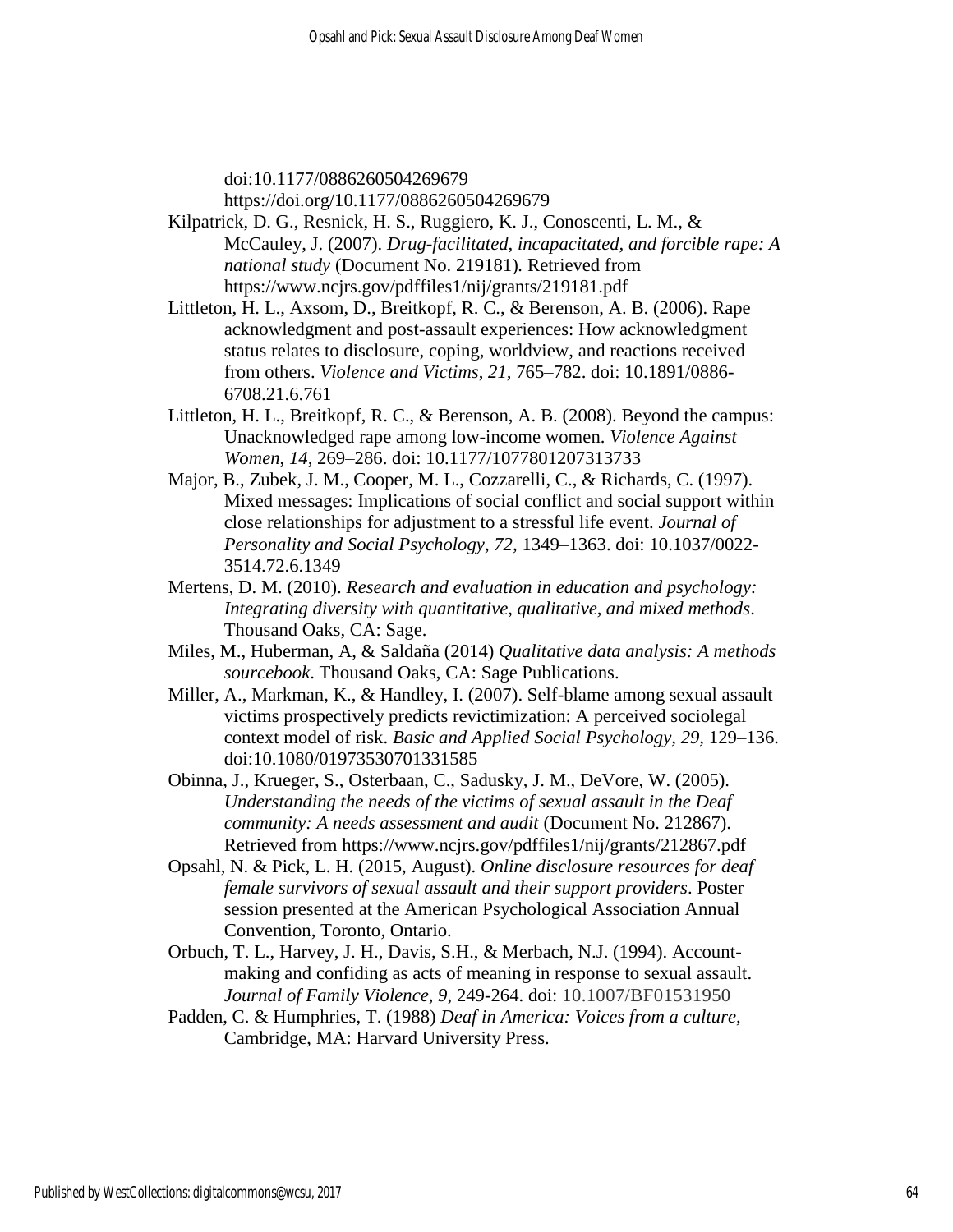- Pollard, R., Sutter, E., & Cerulli, C. (2013). Intimate partner violence reported by two samples of deaf adults via a computerized American Sign Language survey. *Journal of Interpersonal Violence,* 29, 948-965. doi[:10.1177/0886260513505703](https://doi.org/10.1177/0886260513505703)
- RAINN. (2016). *Types of sexual violence: Sexual assault*. Retrieved from https://www.rainn.org/articles/sexual-assault
- ResearchWare, Inc. (2015). HyperRESEARCH (3.7.3) [Free Limited Edition]. Retrieved from [http://www.researchware.com/downloads/downloads](http://www.researchware.com/downloads/downloads-hyperresearch.html)[hyperresearch.html](http://www.researchware.com/downloads/downloads-hyperresearch.html)
- Smith, D. (2008). Disability, gender and intimate partner violence: Relationships from the behavioral risk factor surveillance system. *Sexuality and Disability, 26*(1), 15-28. doi: 10.1007/s11195-007-9064-6
- Smith, N. & Hope, C. (2015). *Culture, language, and access: Key considerations for serving deaf survivors of domestic and sexual violence*. Retrieved from [http://www.vera.org/pubs/special/serving-deaf-survivors-domestic-sexual](http://www.vera.org/pubs/special/serving-deaf-survivors-domestic-sexual-violence)[violence](http://www.vera.org/pubs/special/serving-deaf-survivors-domestic-sexual-violence)
- Starzynski, L. L., Ullman, S. E., Filipas, H. H., & Townsend, S. M. (2005). Correlates of women's sexual assault disclosure to informal and formal support sources. *Violence and Victims, 20*(4), 417-432. doi:10.1891/0886- 6708.20.4.417<https://doi.org/10.1891/0886-6708.20.4.417>
- Suarez, E. & Gadalla, T. M. (2010). Stop blaming the victim: A meta-analysis on rape myths. *Violence and Victims*, *25*(11), 2010-2035. doi: DOI: 10.1177/0886260509354503
- Substance Abuse and Mental Health Services Administration. (2014) *Traumainformed care in behavioral health service.* (Treatment Improvement Protocol [TIP] series 57. HHS Publication No. [SMA] 12-4801). Retrieved from
	- https://www.ncbi.nlm.nih.gov/books/NBK207201/pdf/Bookshelf\_NBK20 7201.pdf
- Sue, D.W. (2010). *Microaggressions in everyday life: Race, gender and sexual orientation.* Hoboken, NJ: John Wiley & Sons.
- Tjaden, P., & Thoennes, N. (2006). *Extent, nature, and consequences of rape victimization: Findings from the National Violence Against Women survey.* Washington, DC: U.S. Department of Justice, Office of Justice Programs.
- Ullman, S. E. (1996a). Do social reactions to sexual assault victims vary by support provider? *Violence and Victims, 11*, 143-156. Retrieved from http://search.proquest.com/docview/208555446?pqorigsite=summon&accountid=27346
- Ullman, S. E. (1996b). Social reactions, coping strategies, and self-blame attributions in adjustment to sexual assault. *Psychology of Women*